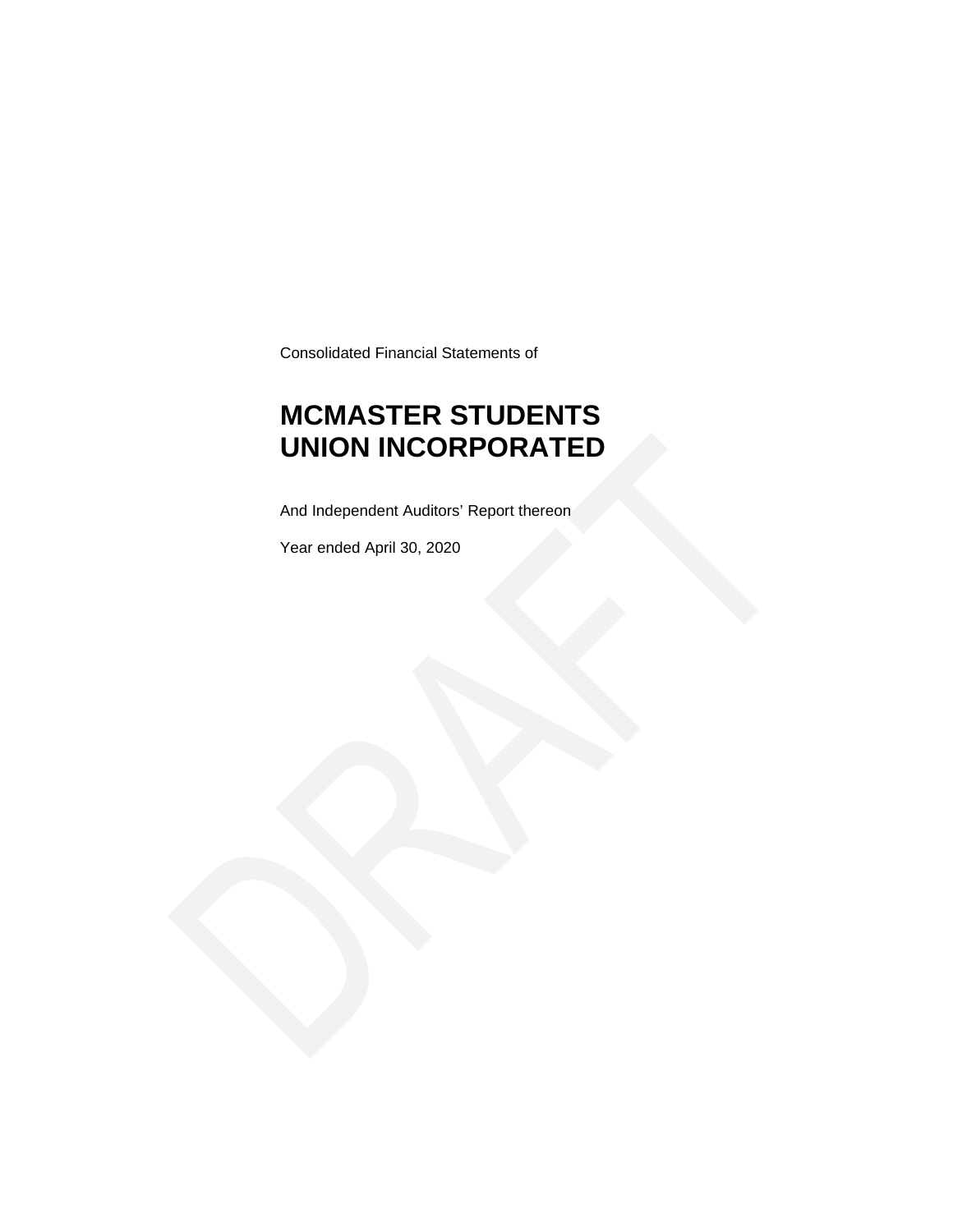Table of Contents

Year ended April 30, 2020

|                                                                               | Page |
|-------------------------------------------------------------------------------|------|
| <b>Independent Auditors' Report</b>                                           |      |
| <b>Consolidated Financial Statements:</b>                                     |      |
|                                                                               |      |
|                                                                               |      |
|                                                                               |      |
|                                                                               |      |
|                                                                               |      |
|                                                                               |      |
| Schedule 1-B - Schedule of Operations - Information Communication             |      |
|                                                                               |      |
|                                                                               |      |
|                                                                               |      |
|                                                                               |      |
|                                                                               |      |
|                                                                               |      |
|                                                                               |      |
|                                                                               |      |
|                                                                               |      |
| Schedule 11 - Schedule of Committees and Commissions, MSU Executive           |      |
|                                                                               |      |
|                                                                               |      |
| Schedule 14 - Schedule of Operations - Student Health Insurance Plan Fund  29 |      |
|                                                                               |      |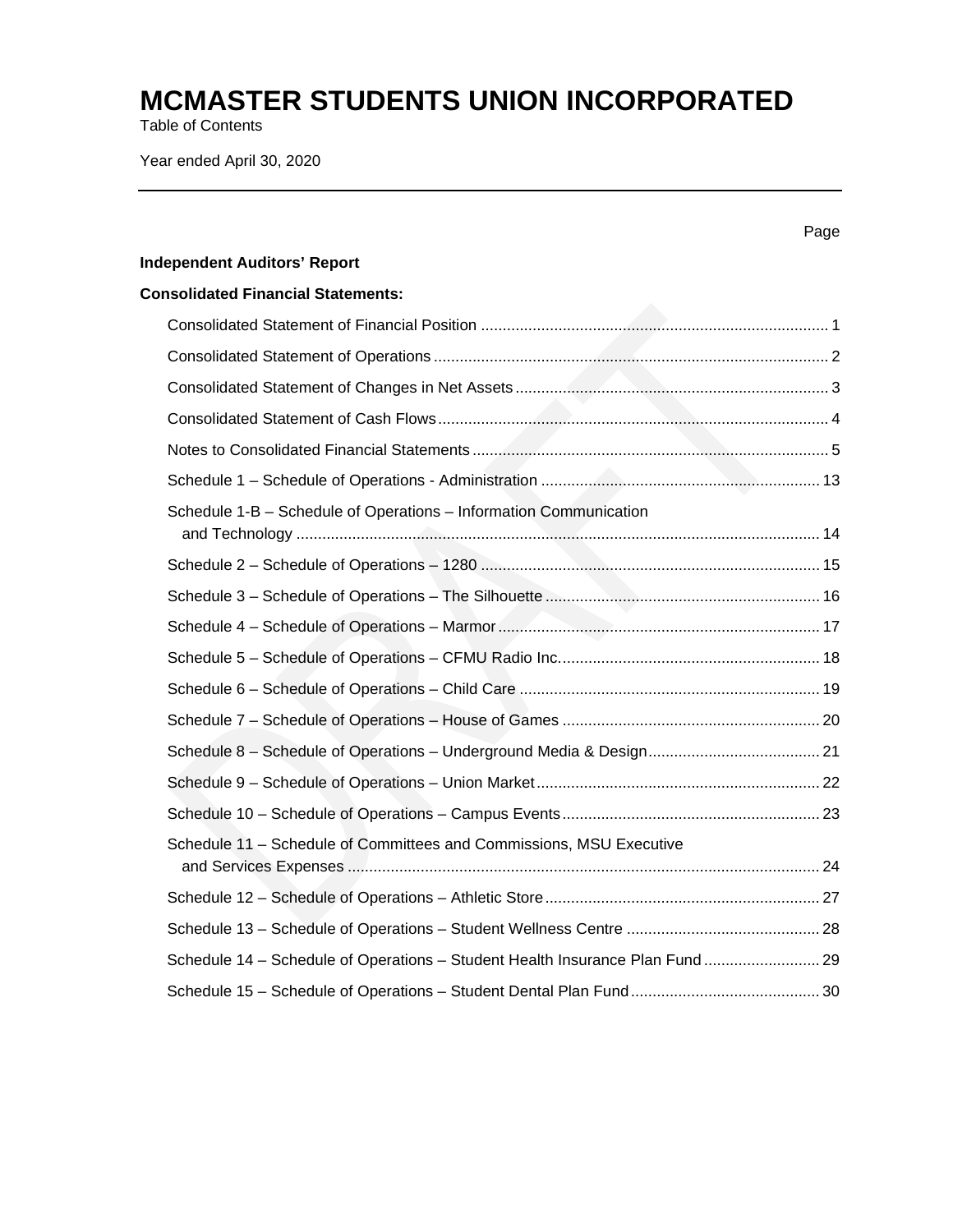

KPMG LLP Commerce Place 21 King Street West, Suite 700 Hamilton ON L8P 4W7 Canada Tel 905-523-8200 Fax 905-523-2222

### **INDEPENDENT AUDITORS' REPORT**

To the Student Representative Assembly:

#### *Opinion*

We have audited the consolidated financial statements of McMaster Students Union Incorporated (the Entity), which comprise:

- the consolidated statement of financial position as at April 30, 2020
- the consolidated statement of operations for the year then ended
- the consolidated statement of changes net assets for the year then ended
- the consolidated statement of cash flows for the year then ended
- and notes to the financial statements, including a summary of significant accounting policies (Hereinafter referred to as the "financial statements").

In our opinion, except for the possible effects of the matter described in the "*Basis for Qualified Opinion"* section of our auditors' report, the accompanying financial statements, present fairly, in all material respects, the financial position of the Entity as at April 30, 2020, and its results of operations and its cash flows for the year then ended in accordance with Canadian accounting standards for not-for-profit organizations.

#### *Basis for Qualified Opinion*

In common with many not-for-profit organizations, the Entity derives revenue from fundraising activities, the completeness of which is not susceptible to satisfactory audit verification. Accordingly, verification of these revenues was limited to the amounts recorded in the records of the Entity.

Therefore, we were not able to determine whether any adjustments might be necessary to:

- the current assets reported in the consolidated statement of financial position as at April 30, 2020
- the fundraising revenues and excess of revenues over expenses reported in the consolidated statement of operations and changes in net assets for the year ended April 30, 2020
- the net assets reported in the consolidated statement of operations and changes in net assets for the year ended April 30, 2020
- the excess of revenues over expenses reported in the consolidated statement of cash flows for the year ended April 30, 2020

Our opinion on the financial statements for the year ended April 30, 2020 was qualified accordingly because of the possible effects of this limitation in scope.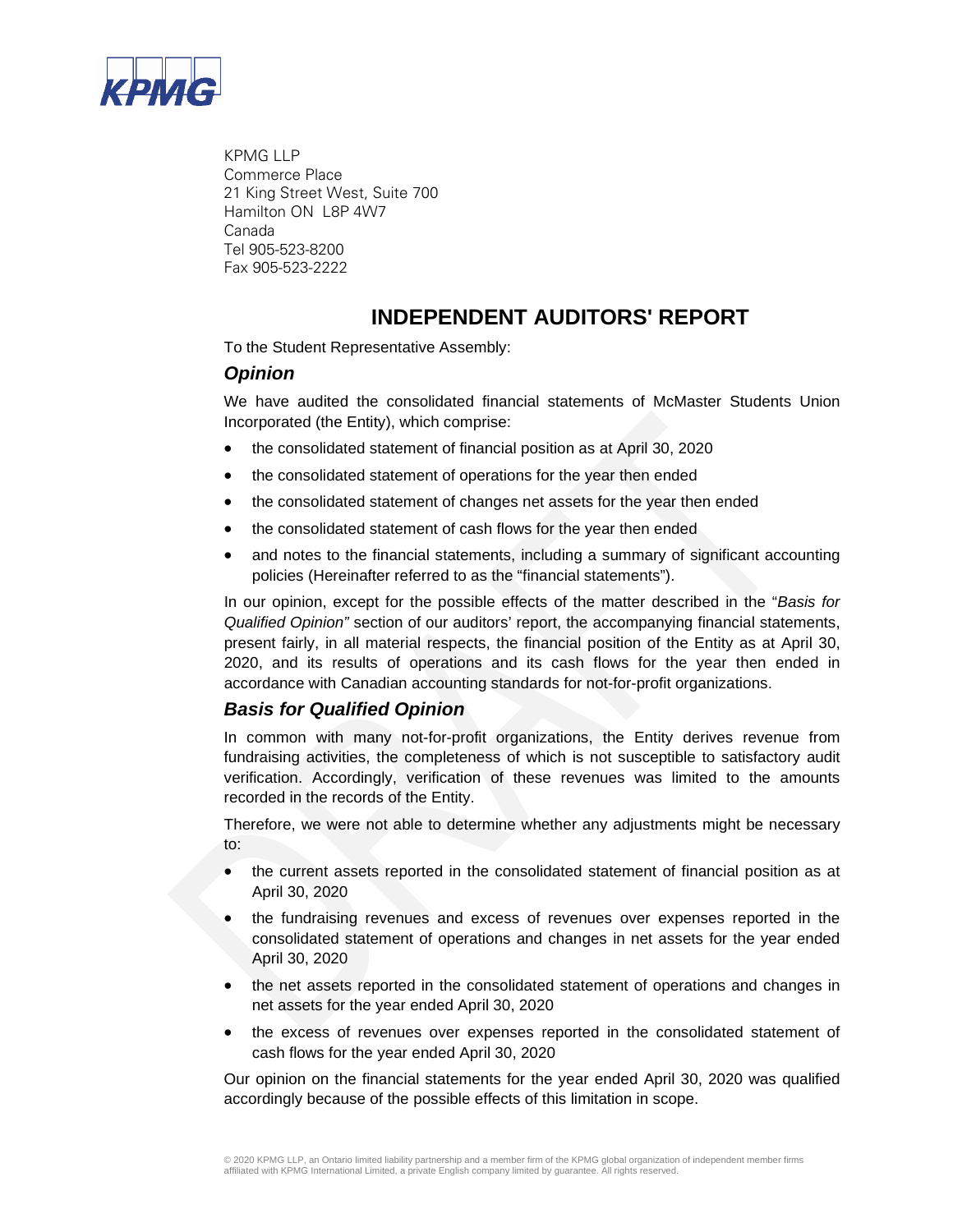

Page 2

We conducted our audit in accordance with Canadian generally accepted auditing standards. Our responsibilities under those standards are further described in the "*Auditors' Responsibilities for the Audit of the Financial Statements*" section of our auditors' report.

We are independent of the Entity in accordance with the ethical requirements that are relevant to our audit of the financial statements in Canada and we have fulfilled our other responsibilities in accordance with these requirements.

We believe that the audit evidence we have obtained is sufficient and appropriate to provide a basis for our opinion.

#### *Responsibilities of Management and Those Charged with Governance for the Financial Statements*

Management is responsible for the preparation and fair presentation of the financial statements in accordance with Canadian accounting standards for not-for-profit organizations, and for such internal control as management determines is necessary to enable the preparation of financial statements that are free from material misstatement, whether due to fraud or error.

In preparing the financial statements, management is responsible for assessing the Entity's ability to continue as a going concern, disclosing as applicable, matters related to going concern and using the going concern basis of accounting unless management either intends to liquidate the Entity or to cease operations, or has no realistic alternative but to do so.

Those charged with governance are responsible for overseeing the Entity's financial reporting process.

#### *Auditors' Responsibilities for the Audit of the Financial Statements*

Our objectives are to obtain reasonable assurance about whether the financial statements as a whole are free from material misstatement, whether due to fraud or error, and to issue an auditors' report that includes our opinion.

Reasonable assurance is a high level of assurance, but is not a guarantee that an audit conducted in accordance with Canadian generally accepted auditing standards will always detect a material misstatement when it exists.

Misstatements can arise from fraud or error and are considered material if, individually or in the aggregate, they could reasonably be expected to influence the economic decisions of users taken on the basis of the financial statements.

As part of an audit in accordance with Canadian generally accepted auditing standards, we exercise professional judgment and maintain professional skepticism throughout the audit.

We also:

• Identify and assess the risks of material misstatement of the financial statements, whether due to fraud or error, design and perform audit procedures responsive to those risks, and obtain audit evidence that is sufficient and appropriate to provide a basis for our opinion.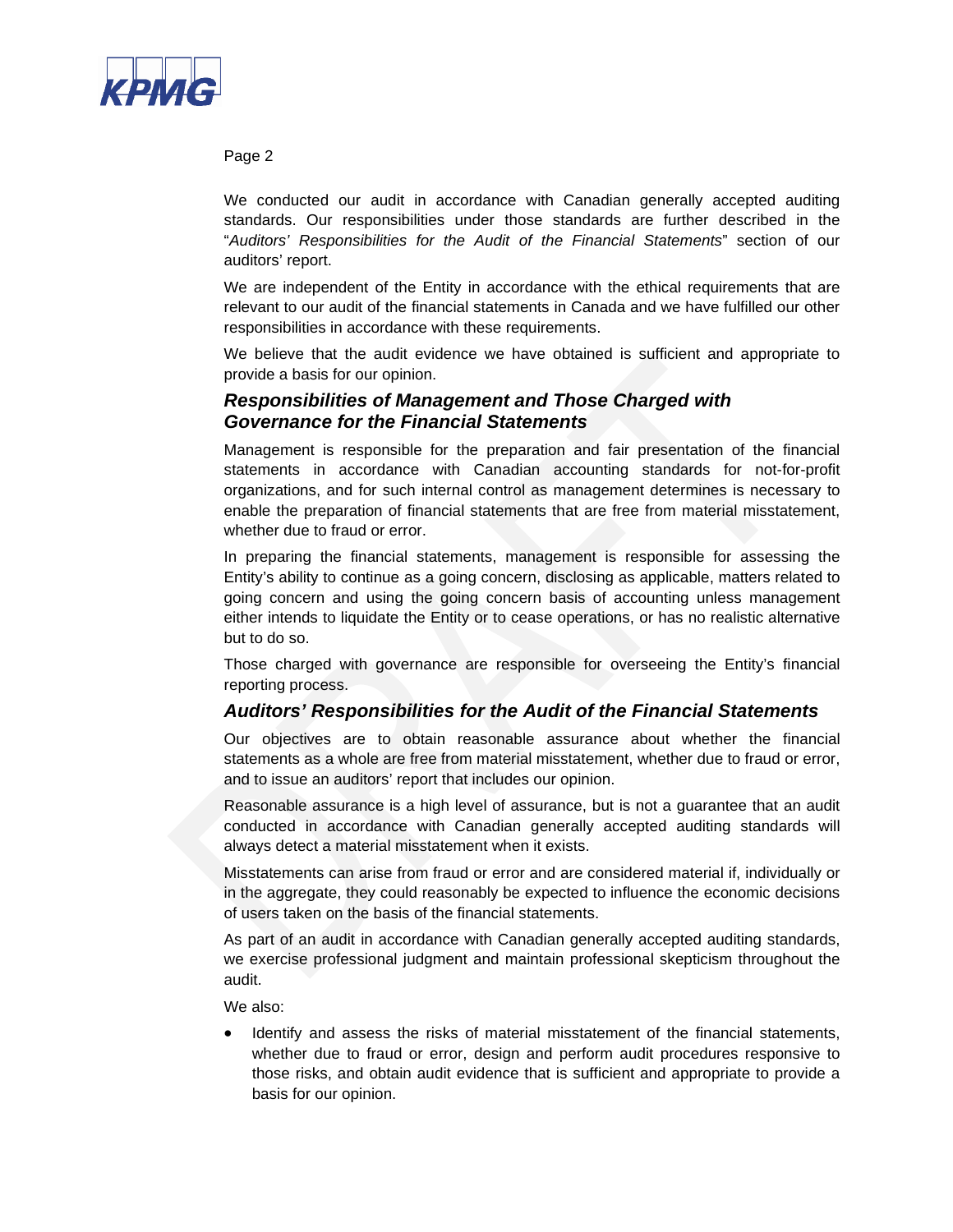

#### Page 3

The risk of not detecting a material misstatement resulting from fraud is higher than for one resulting from error, as fraud may involve collusion, forgery, intentional omissions, misrepresentations, or the override of internal control.

- Obtain an understanding of internal control relevant to the audit in order to design audit procedures that are appropriate in the circumstances, but not for the purpose of expressing an opinion on the effectiveness of the Entity's internal control.
- Evaluate the appropriateness of accounting policies used and the reasonableness of accounting estimates and related disclosures made by management.
- Conclude on the appropriateness of management's use of the going concern basis of accounting and, based on the audit evidence obtained, whether a material uncertainty exists related to events or conditions that may cast significant doubt on the Entity's ability to continue as a going concern. If we conclude that a material uncertainty exists, we are required to draw attention in our auditors' report to the related disclosures in the financial statements or, if such disclosures are inadequate, to modify our opinion. Our conclusions are based on the audit evidence obtained up to the date of our auditors' report. However, future events or conditions may cause the Entity to cease to continue as a going concern.
- Evaluate the overall presentation, structure and content of the financial statements, including the disclosures, and whether the financial statements represent the underlying transactions and events in a manner that achieves fair presentation.
- Communicate with those charged with governance regarding, among other matters, the planned scope and timing of the audit and significant audit findings, including any significant deficiencies in internal control that we identify during our audit.

#### **DRAFT**

Chartered Professional Accountants, Licensed Public Accountants Hamilton, Canada November 29, 2020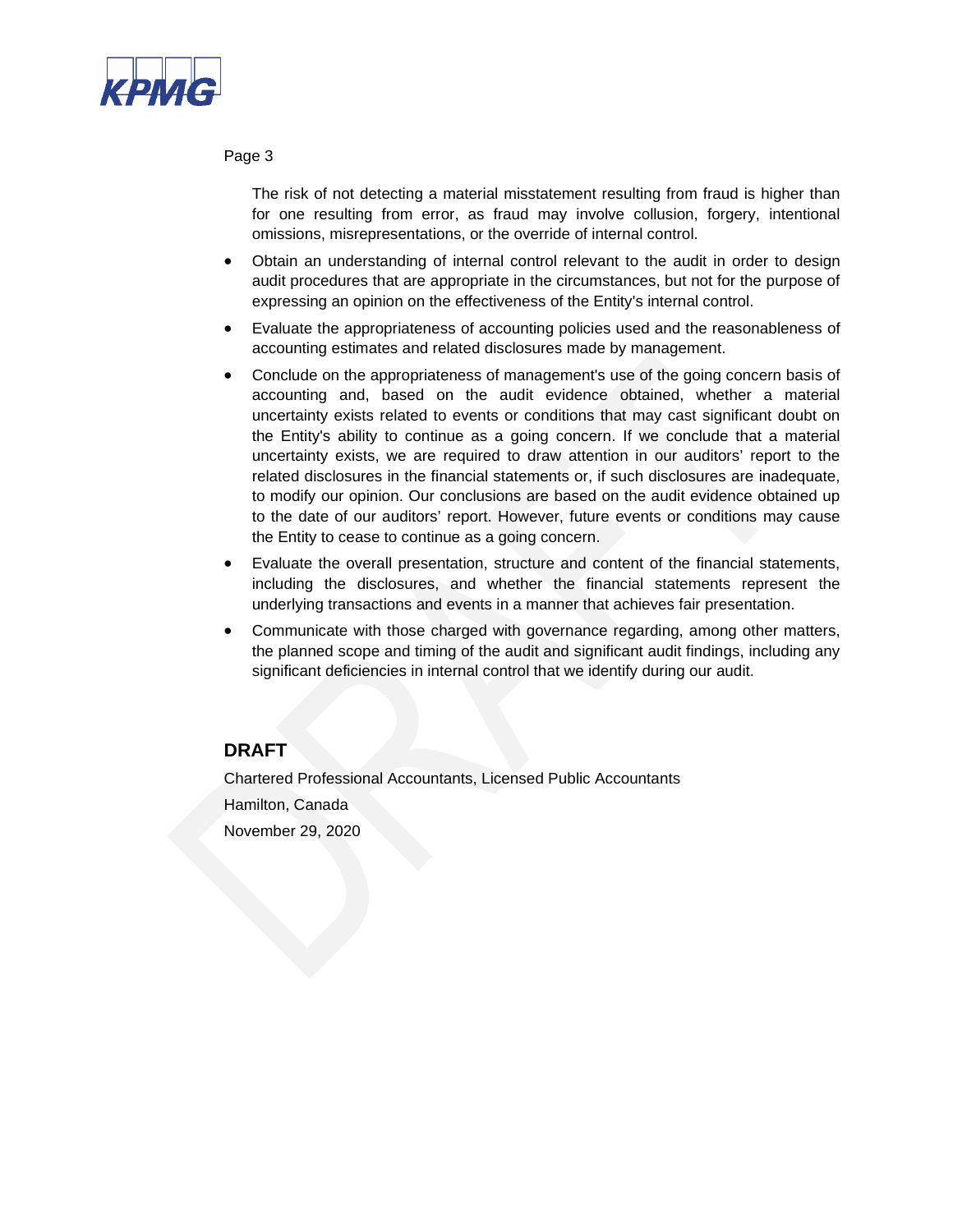Consolidated Statement of Financial Position

As at April 30, 2020, with comparative financial information for 2019

|                                                                                                        | Operating<br>Fund   | Capital<br>Fund          | University<br>Student<br>Centre<br><b>Building</b><br>Fund | <b>CFMU</b><br>Radio<br>Inc. | <b>Student</b><br>Health<br>Insurance<br>Plan Fund | Student<br>Dental<br>Plan<br>Fund |           | 2020       | 2019                   |
|--------------------------------------------------------------------------------------------------------|---------------------|--------------------------|------------------------------------------------------------|------------------------------|----------------------------------------------------|-----------------------------------|-----------|------------|------------------------|
| <b>Assets</b>                                                                                          |                     |                          |                                                            |                              |                                                    |                                   |           |            |                        |
| Current assets:                                                                                        |                     |                          |                                                            |                              |                                                    |                                   |           |            |                        |
| Cash                                                                                                   | 3,655,215 \$<br>\$. | $\qquad \qquad -$        | \$<br>\$                                                   |                              | \$                                                 | \$                                | \$        | 3,655,215  | 2,376,679<br>S.        |
| Marketable securities (note 2)                                                                         | 2,179,492           |                          |                                                            | 360,039                      | 1,065,643                                          |                                   |           | 3,605,174  | 4,617,778              |
| Accounts receivable (note 3)                                                                           | 891,645             |                          |                                                            |                              |                                                    |                                   |           | 891,645    | 877,120                |
| Inventories                                                                                            | 80,302              |                          |                                                            |                              |                                                    |                                   |           | 80,302     | 67,608                 |
| Prepaid expenses                                                                                       | 80,906              |                          | $\overline{\phantom{0}}$                                   | 3,577                        |                                                    |                                   |           | 84,483     | 82,080                 |
| Due from McMaster University Centre<br>Incorporated (note 9)                                           |                     |                          |                                                            |                              |                                                    | $\overline{\phantom{0}}$          |           |            | 216,821                |
|                                                                                                        |                     |                          |                                                            |                              |                                                    |                                   |           |            |                        |
|                                                                                                        | 6,887,560           |                          |                                                            | 363,616                      | 1,065,643                                          |                                   |           | 8,316,819  | 8,238,086              |
| Capital assets (note 4)                                                                                |                     | 572,538                  |                                                            | 39,807                       |                                                    |                                   |           | 612,345    | 633,041                |
|                                                                                                        | \$<br>6,887,560     | \$<br>572,538 \$         | $\sqrt{3}$<br>$-$                                          | 403,423                      | \$<br>1,065,643 \$                                 |                                   | \$<br>$-$ | 8,929,164  | \$8,871,127            |
| <b>Liabilities</b><br><b>Current liabilities:</b><br>Accounts payable and accrued liabilities (note 5) | 885,534 \$<br>\$    |                          | \$<br>\$                                                   |                              | \$                                                 | \$                                | -S        | 885,534 \$ | 791,110                |
| Deferred revenue                                                                                       | 81,695              |                          |                                                            |                              | 948,202                                            | 1,214,378                         |           | 2,244,275  | 2,059,207              |
| Due to McMaster University Centre                                                                      |                     |                          |                                                            |                              |                                                    |                                   |           |            |                        |
| Incorporated (note 9)                                                                                  | 45,121              | $\overline{\phantom{0}}$ |                                                            | $\qquad \qquad -$            |                                                    |                                   |           | 45,121     |                        |
|                                                                                                        | 1,012,350           |                          |                                                            | $\overline{\phantom{0}}$     | 948,202                                            | 1,214,378                         |           | 3,174,930  | 2,850,317              |
| Due to (from) other funds                                                                              | 4,261,754           | (60, 503)                | (838, 927)                                                 | (747, 544)                   | (1,329,391)                                        | (1,285,389)                       |           |            |                        |
| Net assets (note 6)                                                                                    | 1,613,456           | 633,041                  | 838,927                                                    | 1,150,967                    | 1,446,832                                          | 71,011                            |           | 5,754,234  | 6,020,810              |
| Commitments (note 7)                                                                                   |                     |                          |                                                            |                              |                                                    |                                   |           |            |                        |
|                                                                                                        | \$<br>6,887,560 \$  | 572,538 \$               | $-$ \$                                                     |                              | 403,423 \$ 1,065,643 \$                            |                                   | \$<br>$-$ |            | 8,929,164 \$ 8,871,127 |

See accompanying notes to consolidated financial statements.

On behalf of the Board:

Director Director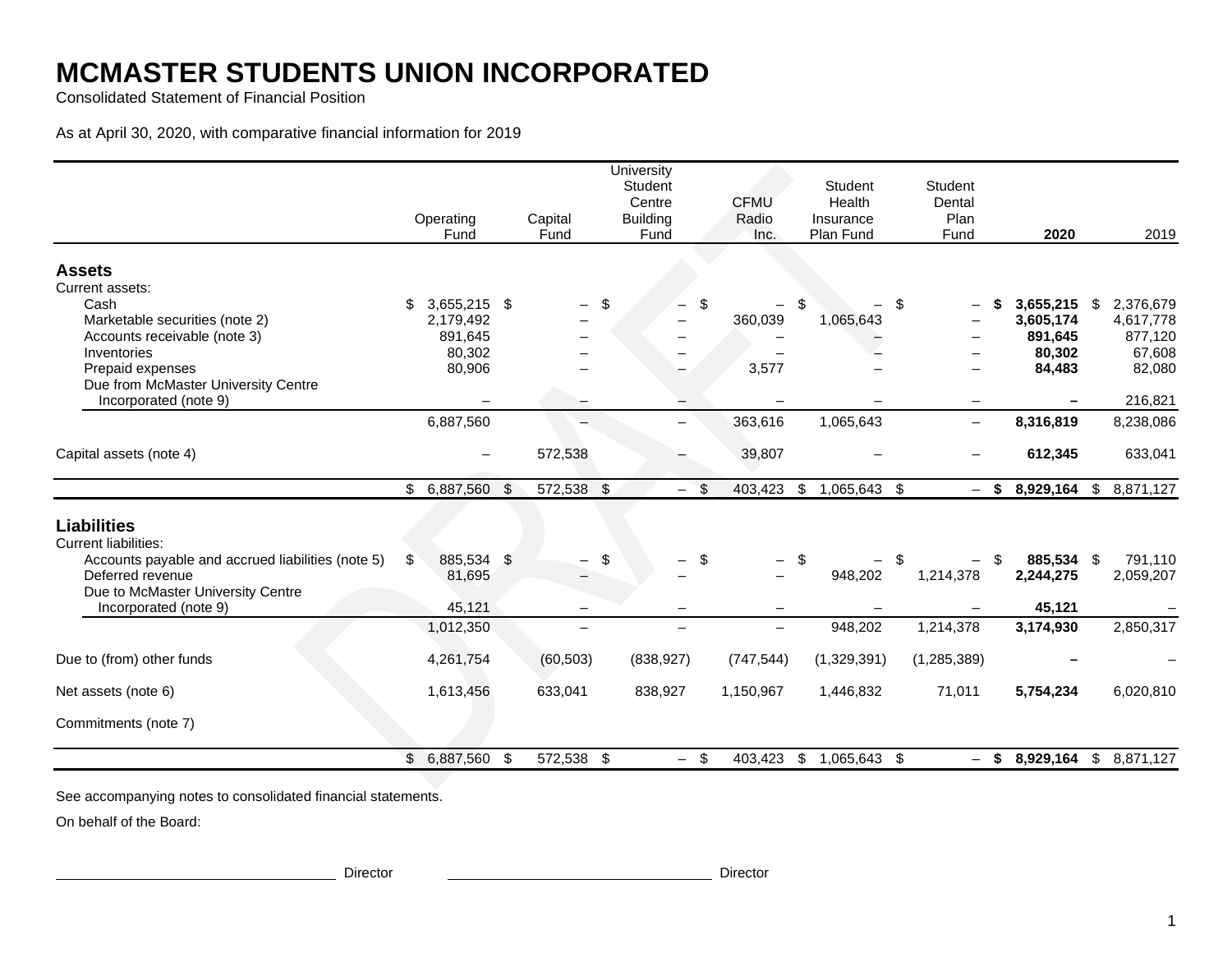Consolidated Statement of Operations

Year ended April 30, 2020, with comparative financial information for 2019

| Student Centre<br>CFMU<br>Capital<br><b>Building</b><br>Operating<br>Fund<br>Fund<br>Radio Inc.<br>Fund<br>Revenues:<br>$\mathfrak{L}$<br>Student fees (Schedules 1, 5, 14 and 15)<br>2,850,928 \$<br>\$<br>469,807<br>217,935<br>-\$<br>\$<br>Child Care (Schedule 6)<br>730,877<br>619.082<br>Union Market (Schedule 9)<br>597,597<br>1280 (Schedule 2)<br>Services (Schedule 11)<br>595,098<br>Campus Events (Schedule 10)<br>511,540<br>Underground Media and Design (Schedule 8)<br>320,472<br>189,290<br>Administration (Schedule 1)<br>Committees (Schedule 11)<br>32,979<br>Student Wellness Centre (Schedule 13)<br>31,326<br>CFMU Radio Inc. (Schedule 5)<br>19,985<br>House of Games (Schedule 7)<br>19,000<br>The Silhouette (Schedule 3)<br>17,010<br>Athletic Store (Schedule 12)<br>Executive (Schedule 11)<br>Marmor (Schedule 4)<br>(40) | Health<br>Insurance<br>Plan Fund<br>2,135,363<br>-\$ | Dental<br>Plan<br>Fund<br>2,320,679<br>- \$ | 2020<br><b>Total</b> | 2019<br>Total |
|-----------------------------------------------------------------------------------------------------------------------------------------------------------------------------------------------------------------------------------------------------------------------------------------------------------------------------------------------------------------------------------------------------------------------------------------------------------------------------------------------------------------------------------------------------------------------------------------------------------------------------------------------------------------------------------------------------------------------------------------------------------------------------------------------------------------------------------------------------------|------------------------------------------------------|---------------------------------------------|----------------------|---------------|
|                                                                                                                                                                                                                                                                                                                                                                                                                                                                                                                                                                                                                                                                                                                                                                                                                                                           |                                                      |                                             |                      |               |
|                                                                                                                                                                                                                                                                                                                                                                                                                                                                                                                                                                                                                                                                                                                                                                                                                                                           |                                                      |                                             |                      |               |
|                                                                                                                                                                                                                                                                                                                                                                                                                                                                                                                                                                                                                                                                                                                                                                                                                                                           |                                                      |                                             |                      |               |
|                                                                                                                                                                                                                                                                                                                                                                                                                                                                                                                                                                                                                                                                                                                                                                                                                                                           |                                                      |                                             |                      |               |
|                                                                                                                                                                                                                                                                                                                                                                                                                                                                                                                                                                                                                                                                                                                                                                                                                                                           |                                                      |                                             | 7,994,712 \$         | 8,179,648     |
|                                                                                                                                                                                                                                                                                                                                                                                                                                                                                                                                                                                                                                                                                                                                                                                                                                                           |                                                      |                                             | 730,877              | 806,993       |
|                                                                                                                                                                                                                                                                                                                                                                                                                                                                                                                                                                                                                                                                                                                                                                                                                                                           |                                                      |                                             | 619.082              | 769,151       |
|                                                                                                                                                                                                                                                                                                                                                                                                                                                                                                                                                                                                                                                                                                                                                                                                                                                           |                                                      |                                             | 597,597              | 658,974       |
|                                                                                                                                                                                                                                                                                                                                                                                                                                                                                                                                                                                                                                                                                                                                                                                                                                                           |                                                      |                                             | 595,098              | 1,169,075     |
|                                                                                                                                                                                                                                                                                                                                                                                                                                                                                                                                                                                                                                                                                                                                                                                                                                                           |                                                      | $\overline{\phantom{0}}$                    | 511,540              | 580,697       |
|                                                                                                                                                                                                                                                                                                                                                                                                                                                                                                                                                                                                                                                                                                                                                                                                                                                           |                                                      |                                             | 320,472              | 501,264       |
|                                                                                                                                                                                                                                                                                                                                                                                                                                                                                                                                                                                                                                                                                                                                                                                                                                                           |                                                      | -                                           | 189,290              | 212,416       |
|                                                                                                                                                                                                                                                                                                                                                                                                                                                                                                                                                                                                                                                                                                                                                                                                                                                           |                                                      |                                             | 32,979               | 63,699        |
|                                                                                                                                                                                                                                                                                                                                                                                                                                                                                                                                                                                                                                                                                                                                                                                                                                                           |                                                      | $\overline{\phantom{0}}$                    | 31,326               | 30,739        |
|                                                                                                                                                                                                                                                                                                                                                                                                                                                                                                                                                                                                                                                                                                                                                                                                                                                           |                                                      |                                             | 19,985               | 30,297        |
|                                                                                                                                                                                                                                                                                                                                                                                                                                                                                                                                                                                                                                                                                                                                                                                                                                                           |                                                      |                                             | 19,000               | 19,215        |
|                                                                                                                                                                                                                                                                                                                                                                                                                                                                                                                                                                                                                                                                                                                                                                                                                                                           |                                                      |                                             | 17,010               | 38,091        |
|                                                                                                                                                                                                                                                                                                                                                                                                                                                                                                                                                                                                                                                                                                                                                                                                                                                           |                                                      |                                             |                      | 19,600        |
|                                                                                                                                                                                                                                                                                                                                                                                                                                                                                                                                                                                                                                                                                                                                                                                                                                                           |                                                      |                                             |                      | 1,667         |
|                                                                                                                                                                                                                                                                                                                                                                                                                                                                                                                                                                                                                                                                                                                                                                                                                                                           |                                                      |                                             | (40)                 | (176)         |
| (112, 976)<br>Investment income (loss) (Schedules 1, 5, and 14)<br>(29, 316)                                                                                                                                                                                                                                                                                                                                                                                                                                                                                                                                                                                                                                                                                                                                                                              | (17, 989)                                            |                                             | (160, 281)           | 385,148       |
| 6,402,183<br>469,807<br>208,604<br><b>Total revenues</b><br>$\overline{\phantom{0}}$                                                                                                                                                                                                                                                                                                                                                                                                                                                                                                                                                                                                                                                                                                                                                                      | 2,117,374                                            | 2,320,679                                   | 11,518,647           | 13,466,498    |
| Expenditures:                                                                                                                                                                                                                                                                                                                                                                                                                                                                                                                                                                                                                                                                                                                                                                                                                                             |                                                      |                                             |                      |               |
| Student Dental Plan (Schedule 15)                                                                                                                                                                                                                                                                                                                                                                                                                                                                                                                                                                                                                                                                                                                                                                                                                         |                                                      | 2,280,875                                   | 2,280,875            | 2,161,593     |
| Student Health Insurance Plan (Schedule 14)                                                                                                                                                                                                                                                                                                                                                                                                                                                                                                                                                                                                                                                                                                                                                                                                               | 1,971,263                                            |                                             | 1,971,263            | 1,873,059     |
| Services (Schedule 11)<br>1,039,020                                                                                                                                                                                                                                                                                                                                                                                                                                                                                                                                                                                                                                                                                                                                                                                                                       |                                                      | $\overline{\phantom{0}}$                    | 1,039,020            | 1,712,070     |
| 968,898<br>Administration (Schedule 1)                                                                                                                                                                                                                                                                                                                                                                                                                                                                                                                                                                                                                                                                                                                                                                                                                    |                                                      |                                             | 968,898              | 1,029,538     |
| Campus Events (Schedule 10)<br>829,097                                                                                                                                                                                                                                                                                                                                                                                                                                                                                                                                                                                                                                                                                                                                                                                                                    |                                                      |                                             | 829,097              | 1,144,221     |
| 1280 (Schedule 2)<br>783,936                                                                                                                                                                                                                                                                                                                                                                                                                                                                                                                                                                                                                                                                                                                                                                                                                              |                                                      | $\overline{\phantom{0}}$                    | 783,936              | 935,575       |
| Child Care (Schedule 6)<br>781,145                                                                                                                                                                                                                                                                                                                                                                                                                                                                                                                                                                                                                                                                                                                                                                                                                        |                                                      | $\overline{\phantom{0}}$                    | 781,145              | 819,612       |
| Union Market (Schedule 9)<br>615,182                                                                                                                                                                                                                                                                                                                                                                                                                                                                                                                                                                                                                                                                                                                                                                                                                      |                                                      | $\overline{\phantom{0}}$                    | 615,182              | 757,543       |
| Underground Media and Design (Schedule 8)<br>604,193                                                                                                                                                                                                                                                                                                                                                                                                                                                                                                                                                                                                                                                                                                                                                                                                      |                                                      |                                             | 604,193              | 801,620       |
| Executive (Schedule 11)<br>526,911                                                                                                                                                                                                                                                                                                                                                                                                                                                                                                                                                                                                                                                                                                                                                                                                                        |                                                      | $\overline{\phantom{0}}$                    | 526,911              | 535,436       |
| CFMU Radio Inc. (Schedule 5)<br>312,723                                                                                                                                                                                                                                                                                                                                                                                                                                                                                                                                                                                                                                                                                                                                                                                                                   |                                                      |                                             | 312,723              | 359,049       |
| Committees (Schedule 11)<br>298,324                                                                                                                                                                                                                                                                                                                                                                                                                                                                                                                                                                                                                                                                                                                                                                                                                       |                                                      |                                             | 298.324              | 386,251       |
| Building fund occupancy costs<br>254,688                                                                                                                                                                                                                                                                                                                                                                                                                                                                                                                                                                                                                                                                                                                                                                                                                  |                                                      | $\overline{\phantom{0}}$                    | 254,688              | 317,908       |
| The Silhouette (Schedule 3)<br>209,410                                                                                                                                                                                                                                                                                                                                                                                                                                                                                                                                                                                                                                                                                                                                                                                                                    |                                                      |                                             | 209,410              | 268,587       |
| Information Comm. & Tech. (Schedule 1-B)<br>192,407                                                                                                                                                                                                                                                                                                                                                                                                                                                                                                                                                                                                                                                                                                                                                                                                       |                                                      | $\overline{\phantom{0}}$                    | 192,407              | 215,023       |
| Marmor (Schedule 4)<br>117,009                                                                                                                                                                                                                                                                                                                                                                                                                                                                                                                                                                                                                                                                                                                                                                                                                            |                                                      | ÷                                           | 117,009              | 195,731       |
| House of Games (Schedule 7)<br>142                                                                                                                                                                                                                                                                                                                                                                                                                                                                                                                                                                                                                                                                                                                                                                                                                        |                                                      |                                             | 142                  | 340           |
| <b>Total expenditures</b>                                                                                                                                                                                                                                                                                                                                                                                                                                                                                                                                                                                                                                                                                                                                                                                                                                 |                                                      |                                             |                      |               |
| 6,965,674<br>312,723<br>254,688<br>$\equiv$                                                                                                                                                                                                                                                                                                                                                                                                                                                                                                                                                                                                                                                                                                                                                                                                               | 1,971,263                                            | 2,280,875                                   | 11,785,223           | 13,513,156    |
| $(563, 491)$ \$<br>\$<br>215,119 \$<br>$(104, 119)$ \$<br>(Deficiency) excess of revenues over expenditures<br>\$<br>$\overline{\phantom{0}}$                                                                                                                                                                                                                                                                                                                                                                                                                                                                                                                                                                                                                                                                                                             | 146,111 \$                                           | 39,804 \$                                   | $(266, 576)$ \$      | (46, 658)     |

See accompanying notes to consolidated financial statements.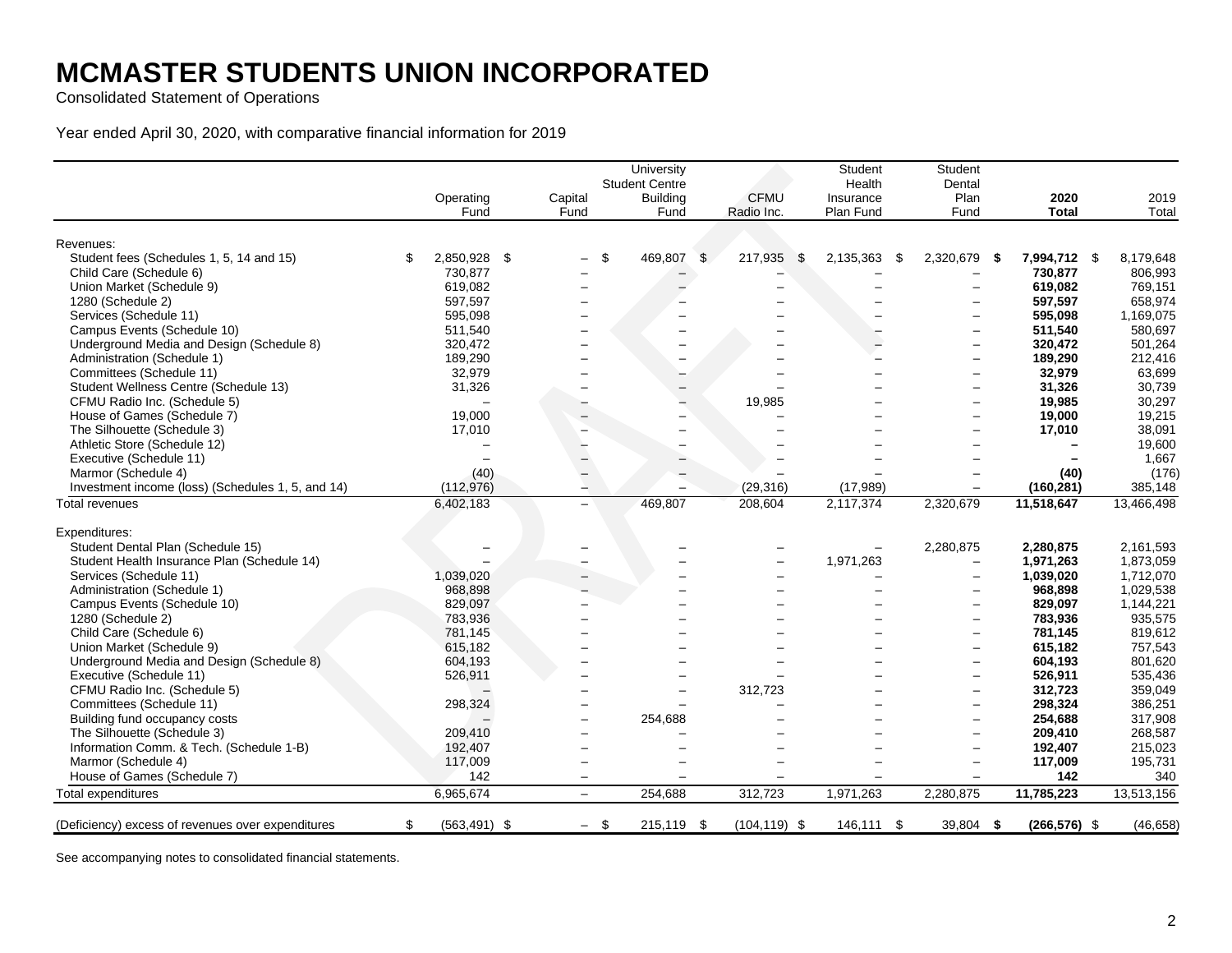Consolidated Statement of Changes in Net Assets

Year ended April 30, 2020, with comparative financial information for 2019

|                                                      |   |                          |  |                        |  | <b>University</b><br><b>Student Centre</b> |    | <b>CFMU</b>    | <b>Student</b><br><b>Health</b>      | <b>Student</b><br><b>Dental</b> |        |            |
|------------------------------------------------------|---|--------------------------|--|------------------------|--|--------------------------------------------|----|----------------|--------------------------------------|---------------------------------|--------|------------|
| April 30, 2020                                       |   | Operating<br><b>Fund</b> |  | Capital<br><b>Fund</b> |  | <b>Building</b><br><b>Fund</b>             |    | Radio<br>Inc.  | <b>Insurance</b><br><b>Plan Fund</b> | <b>Plan</b><br><b>Fund</b>      |        | Total      |
| Net assets, beginning of year                        | S | 2,176,947 \$             |  | 633,041 \$             |  | 623,808                                    | S. | 1,255,086<br>S | 1,300,721 \$                         |                                 | 31,207 | 6,020,810  |
| (Deficiency) excess of revenues over<br>expenditures |   | (563, 491)               |  |                        |  | 215,119                                    |    | (104, 119)     | 146,111                              |                                 | 39,804 | (266, 576) |
| Net assets (deficit), end of year                    |   | 1,613,456                |  | 633,041                |  | 838,927                                    |    | 1,150,967      | 446,832 \$                           |                                 | 71,011 | 5,754,234  |

|                                                      | Operating       |    | Capital       | <b>University</b><br><b>Student Centre</b><br><b>Building</b> | <b>CFMU</b><br>Radio |    | Student<br>Health<br>Insurance |      | Student<br>Dental<br>Plan |           |
|------------------------------------------------------|-----------------|----|---------------|---------------------------------------------------------------|----------------------|----|--------------------------------|------|---------------------------|-----------|
| April 30, 2019                                       | Fund            |    | Fund.         | Fund                                                          | Inc.                 |    | Plan Fund                      |      | Fund                      | Total     |
| Net assets (deficit), beginning of year              | \$<br>2,775,897 | S. | 644,704 \$    | $505,100$ \$                                                  | $1,221,747$ \$       |    | 978,666 \$                     |      | $(58, 646)$ \$            | 6,067,468 |
| (Deficiency) excess of revenues over<br>expenditures | (610, 613)      |    | $-$           | 118,708                                                       | 33,339               |    | 322,055                        |      | 89,853                    | (46, 658) |
| <b>Transfers</b>                                     | 11,663          |    | (11,663)      | $\overline{\phantom{0}}$                                      |                      |    |                                |      |                           |           |
| Net assets, end of year                              | 2,176,947       | \$ | 633,041<br>\$ | 623,808                                                       | 1,255,086            | £. | ,300,721                       | - \$ | 31,207                    | 6,020,810 |

See accompanying notes to consolidated financial statements.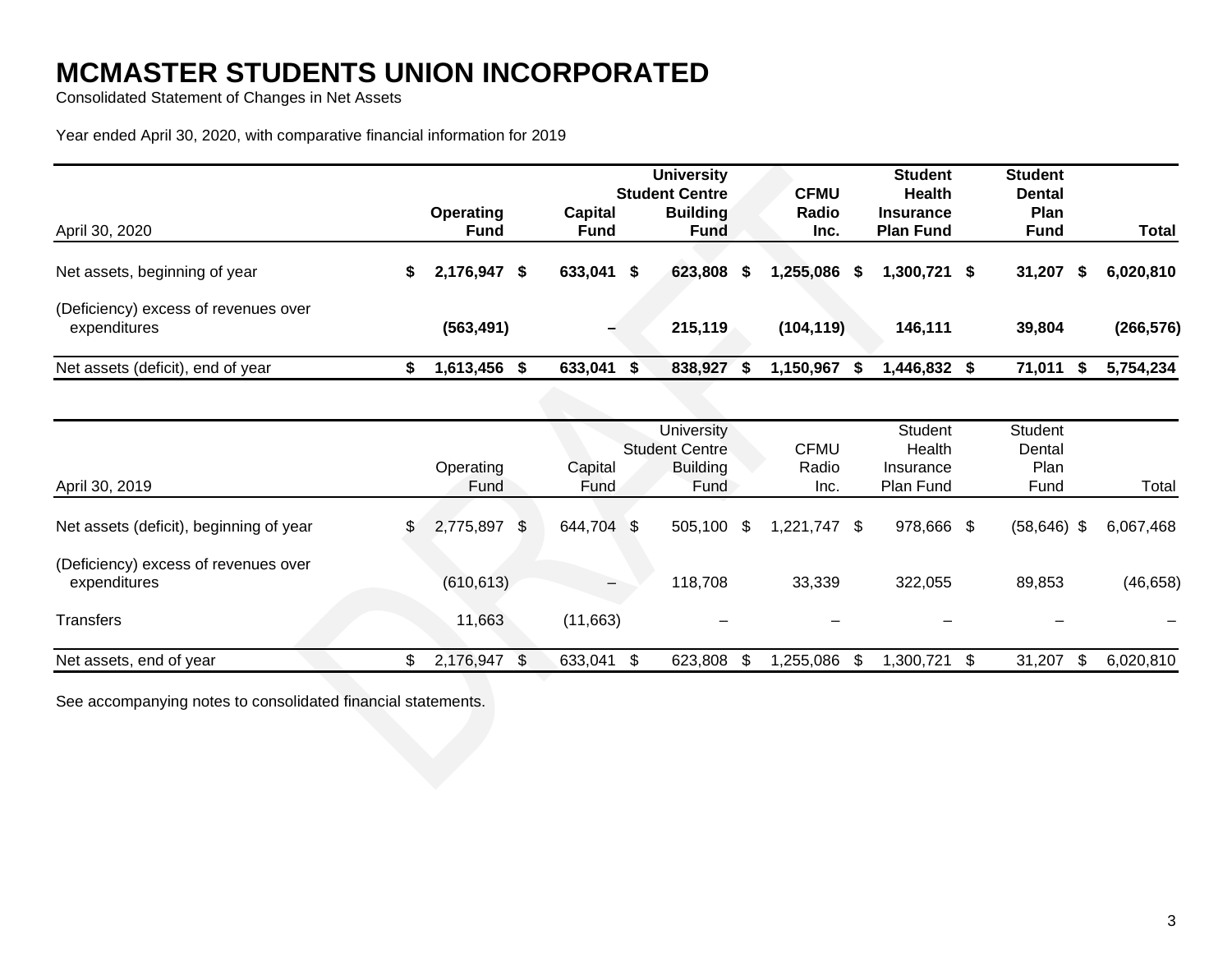Consolidated Statement of Cash Flows

Year ended April 30, 2020, with comparative financial information for 2019

|                                                      | 2020             | 2019            |
|------------------------------------------------------|------------------|-----------------|
| Operating:                                           |                  |                 |
| Deficiency of revenues over expenditures             | \$<br>(266, 576) | \$<br>(46, 658) |
| Items not involving cash:                            |                  |                 |
| Depreciation                                         | 152,519          | 227,240         |
|                                                      | (114, 057)       | 180,582         |
| Changes in non-cash operating working capital items: |                  |                 |
| Accounts receivable                                  | (14, 525)        | (269, 137)      |
| Due to/from McMaster University Centre Incorporated  | 261,942          | (216, 993)      |
| Inventories                                          | (12, 694)        | 5,057           |
| Prepaid expenses                                     | (2, 403)         | 14,170          |
| Accounts payable and accrued liabilities             | 94,424           | (49, 897)       |
| Deferred revenue                                     | 185,068          | 124,898         |
|                                                      | 397,755          | (211, 320)      |
| Investing:                                           |                  |                 |
| Purchase of capital assets                           | (131,823)        | (215, 577)      |
| Net change in cash and cash equivalents              | 265,932          | (426, 897)      |
| Cash and cash equivalents, beginning of year         | 6,994,457        | 7,421,354       |
| Cash and cash equivalents, end of year               | \$<br>7,260,389  | \$<br>6,994,457 |
|                                                      |                  |                 |
| Represented by:                                      |                  |                 |
| Cash                                                 | \$<br>3,655,215  | \$<br>2,376,679 |
| Marketable securities                                | 3,605,174        | 4,617,778       |
|                                                      | \$<br>7,260,389  | \$<br>6,994,457 |

See accompanying notes to consolidated financial statements.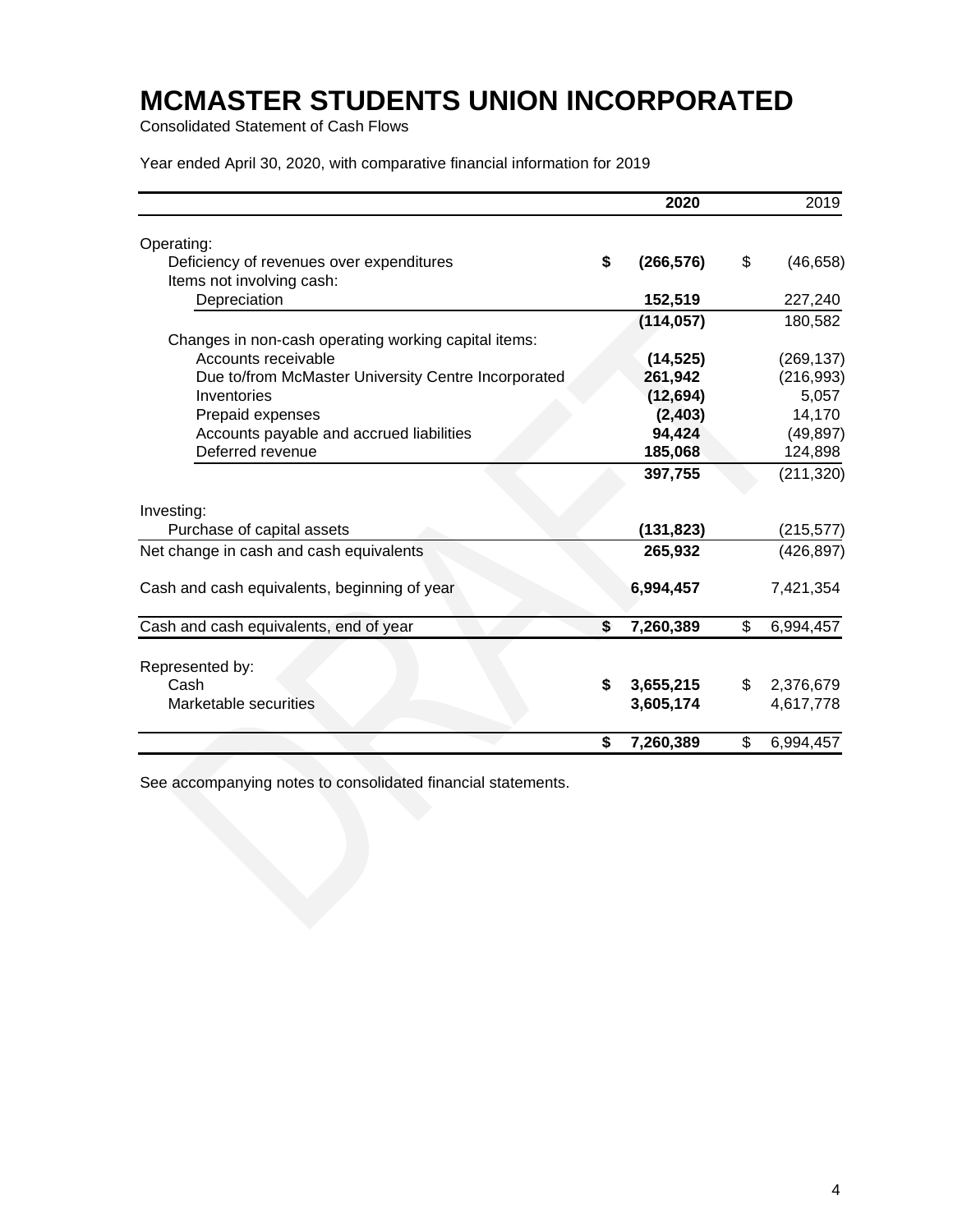Notes to Consolidated Financial Statements

Year ended April 30, 2020

The McMaster Students Union Incorporated ("MSU") is incorporated under the laws of the Province of Ontario as a not-for-profit organization and is an exempt not-for-profit organization under the Income Tax Act. The purpose of MSU is to provide a wide variety of services to the students of McMaster University (the "University").

The CFMU Radio Incorporated ("CFMU Radio Inc.") is a separate not-for-profit organization setup to operate the student run radio station. The CFMU Radio Inc. is setup for the benefit, service and education to the students of McMaster University. The results of CFMU Radio Inc. are reported within these consolidated financial statements of MSU.

#### **1. Significant accounting policies:**

The consolidated financial statements have been prepared by management in accordance with Canadian accounting standards for not-for-profit organizations in Part III of the CPA Canada Handbook.

(a) Revenue recognition:

Fee revenue is recorded during the fiscal period. For sales of goods and services, MSU recognizes revenue when persuasive evidence of an arrangement exists, delivery has occurred, the price to the buyer is fixed or determinable and collection is reasonably assured.

(b) Fund accounting:

In order to ensure observance of limitations and restrictions placed on the use of the resources available to MSU, such resources are classified for accounting and reporting purposes into funds according to the activities or objectives specified.

The Operating Fund is used to account for day-to-day operations. Funds are provided from yearly membership fees from students, university grants, interest on funds invested and revenues from various facilities and programs. Fees received for future services are deferred until the service is provided.

The Capital Fund records the capital assets and the related accumulated amortization. Funds are provided from current revenues of the Operating Fund equal to the amortization provision for the year less any capital asset acquisitions funded during the year.

The University Student Centre Building Fund holds restricted capital to underwrite MSU's share of planning, construction, maintenance and associated costs of the McMaster University Student Centre. Funds are provided through the collection of a building fund fee from each MSU member to support future occupancy charges, payable to McMaster University Centre Incorporated ("MUCI").

The CFMU Radio Inc. is funded through the collection of fees from MSU members and from revenue generating activities of the radio station. The fund records operating results and holds restricted capital and capital assets relating to the radio station's operations.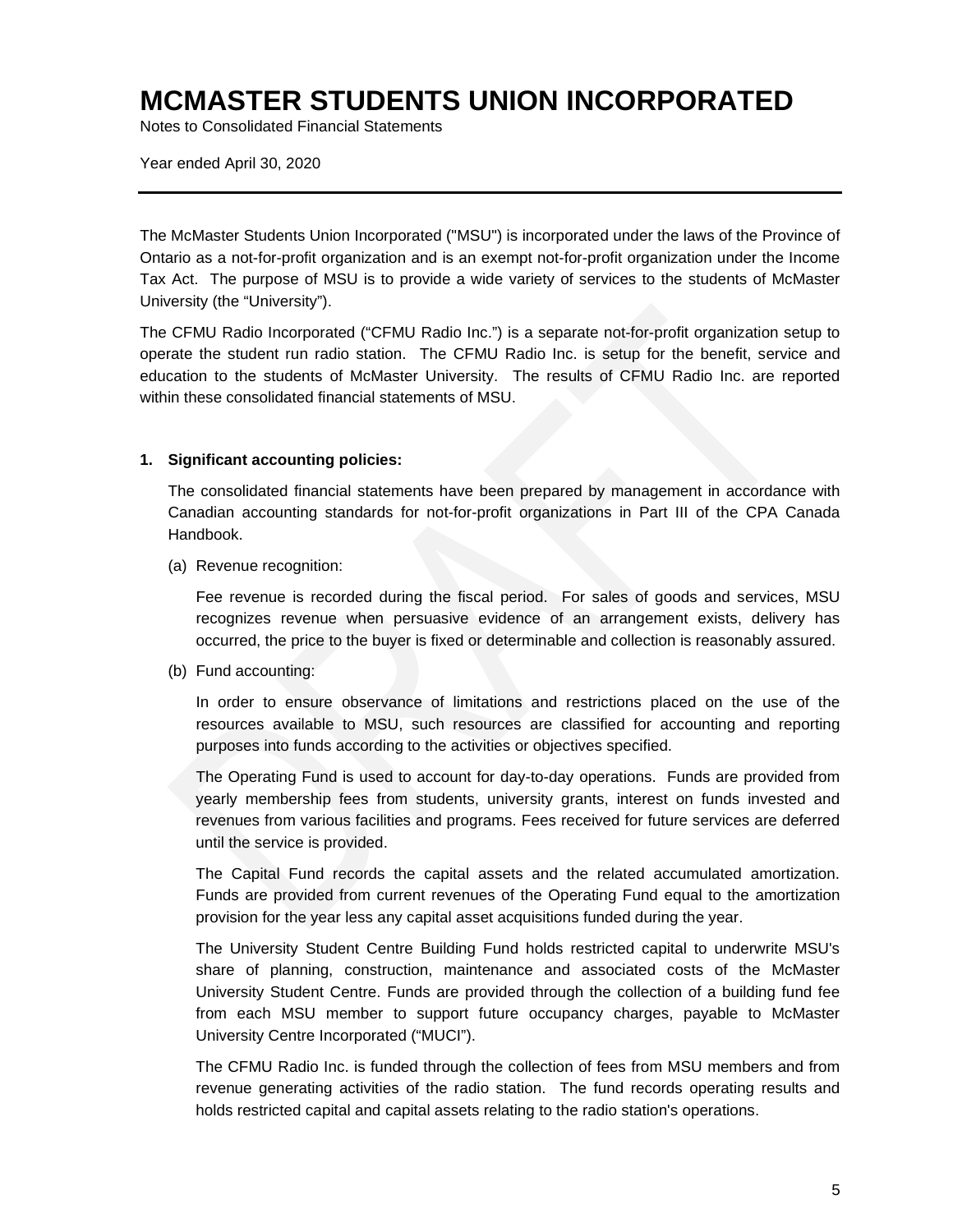Notes to Consolidated Financial Statements (continued)

Year ended April 30, 2020

#### **1. Significant accounting policies (continued):**

(b) Fund accounting (continued):

The Student Health Insurance Plan Fund is funded through the collection of fees from MSU members. The MSU services the plan through a third-party insurance underwriter. The plan provides reimbursements to MSU members for qualifying prescription drugs as well as remitting premiums for accidental insurance coverage.

The Student Dental Plan Fund is funded through the collection of fees from MSU members. The MSU services the plan through a third-party insurance underwriter. The plan covers routine dental procedures for all students who choose to pay the annual premium as well as minor surgical procedures and orthodontics.

(c) Cash and cash equivalents:

Cash and cash equivalents include cash on hand and short-term deposits which are highly liquid with original maturities of less than one year.

(d) Inventories:

Inventory consists of food, bar items including alcohol, printing materials and other items for resale. Inventories are stated at the lower of cost (at the average cost method) and net realizable value. The amount of inventory expensed in the year was \$1,182,980 (2019 - \$1,508,260).

(e) Capital assets:

Capital assets are capitalized at cost in the Capital Fund and amortized on a straight line basis over their estimated useful lives as follows:

| <b>Asset</b>           | Useful Life - Years |
|------------------------|---------------------|
| Equipment              | 3 - 10              |
| Leasehold improvements | $3 - 10$            |

#### (f) Contributed goods and services:

A substantial number of volunteers contribute a significant amount of their time each year. Because of the difficulty of determining the fair value, contributed services are not recognized in the consolidated financial statements.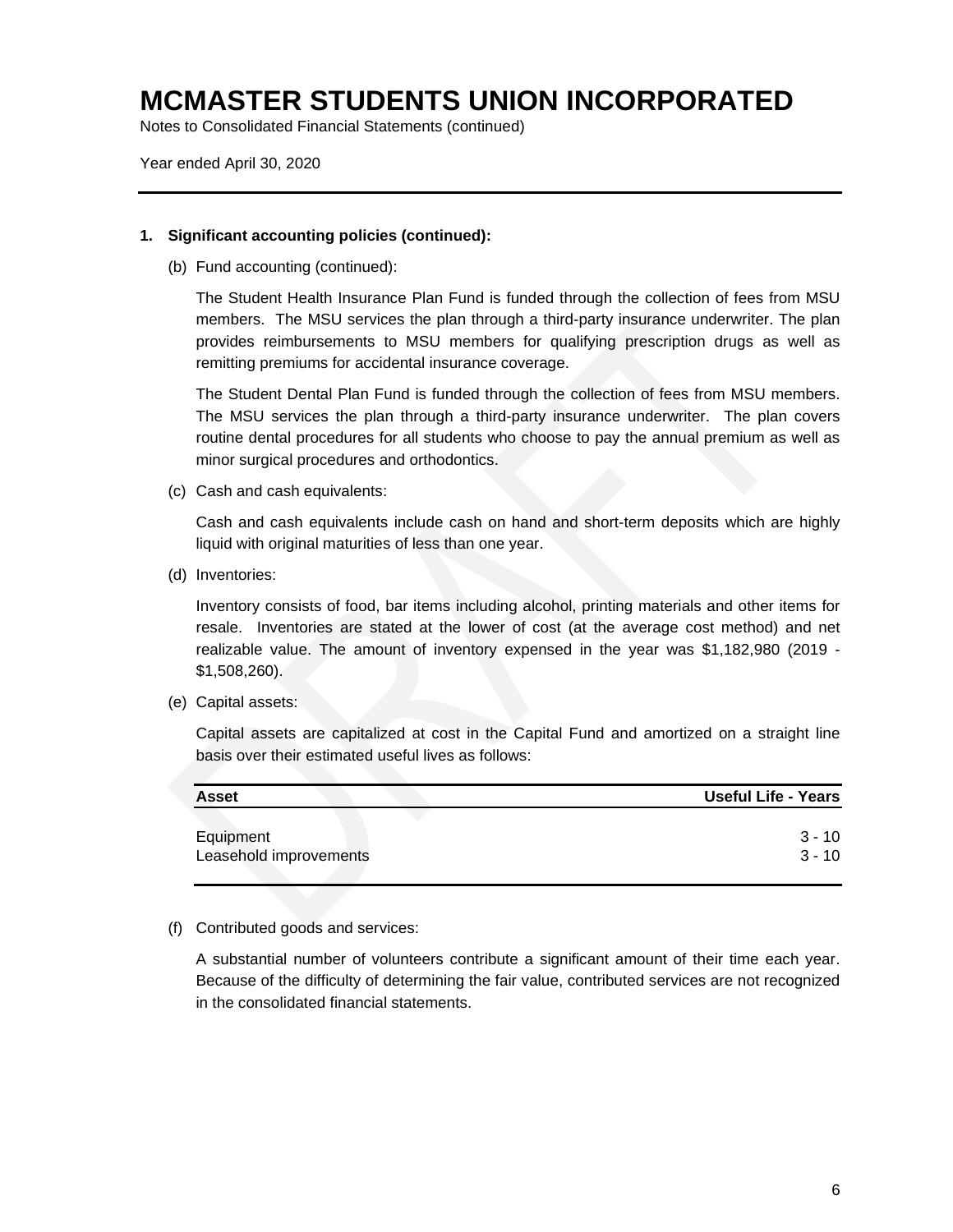Notes to Consolidated Financial Statements (continued)

Year ended April 30, 2020

#### **1. Significant accounting policies (continued):**

(g) Financial instruments:

Financial instruments are recorded at fair value on initial recognition. Freestanding derivative instruments that are not in a qualifying hedging relationship and equity instruments that are quoted in an active market are subsequently measured at fair value. All other financial instruments are subsequently recorded at cost or amortized cost, unless management has elected to carry the instruments at fair value. MSU has not elected to carry any such financial instruments at fair value.

Transaction costs incurred on the acquisition of financial instruments measured subsequently at fair value are expensed as incurred. All other financial instruments are adjusted by transaction costs incurred on acquisition and financing costs, which are amortized using the straight-line method.

Financial assets are assessed for impairment on an annual basis at the end of the fiscal year if there are indicators of impairment. If there is an indicator of impairment, the MSU determines if there is a significant adverse change in the expected amount or timing of future cash flows from the financial asset. If there is a significant adverse change in the expected cash flows, the carrying value of the financial asset is reduced to the highest of the present value of the expected cash flows, the amount that could be realized from selling the financial asset or the amount the MSU expects to realize by exercising its right to any collateral. If events and circumstances reverse in a future period, an impairment loss will be reversed to the extent of the improvement, not exceeding the initial carrying value.

(h) Allocation of expenses:

The MSU records a number of its expenses by program. The costs of each program include the costs of personnel, premises and other expenses that are directly related to providing the program. The MSU allocates certain administration and corporate governance expenses from administration program within the Statement of Operations to the individual programs.

(i) Use of estimates:

The preparation of the consolidated financial statements requires management to make estimates and assumptions that affect the reported amounts of assets and liabilities and disclosure of contingent assets and liabilities at the date of the financial statements and the reported amounts of revenue and expenses during the year. Significant items subject to such estimates and assumptions include the carrying amount of capital assets, deferred revenue and accrued liabilities. Actual results could differ from those estimates.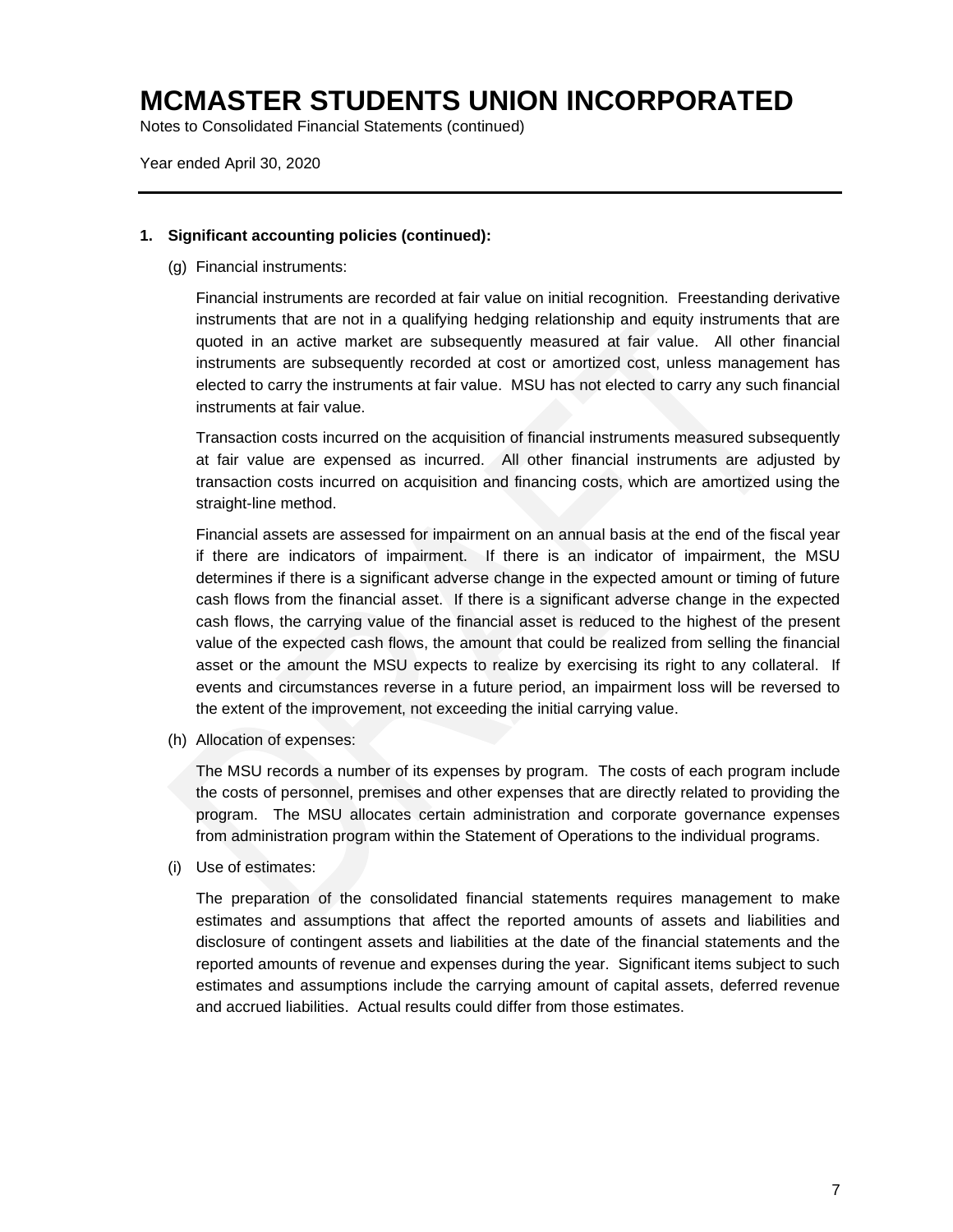Notes to Consolidated Financial Statements (continued)

Year ended April 30, 2020

#### **2. Marketable securities:**

Investments reported on the consolidated statement of financial position have market values as follows:

|                                                                      |  | 2020                              |   | 2019                              |
|----------------------------------------------------------------------|--|-----------------------------------|---|-----------------------------------|
| <b>Operating Fund</b><br>CFMU Radio Inc.<br>Student Health Plan Fund |  | 2,179,492<br>360,039<br>1,065,643 | S | 3,013,537<br>520,609<br>1,083,632 |
|                                                                      |  | 3,605,174                         |   | 4,617,778                         |

Marketable securities held by MSU include Cash and short-term investments, Fixed income investments and Equity and mutual funds.

|                                                                                        |   | 2020                            |   | 2019                             |
|----------------------------------------------------------------------------------------|---|---------------------------------|---|----------------------------------|
| Cash and short-term investments<br>Fixed income investments<br>Equity and mutual funds | S | 289,672<br>526,806<br>2,788,696 | S | 31,500<br>2,885,020<br>1,701,258 |
|                                                                                        |   | 3,605,174                       |   | 4,617,778                        |

Marketable securities held by MSU can be categorized into Canadian and Foreign investments.

|                     |  |   | 2020                   | 2019                   |
|---------------------|--|---|------------------------|------------------------|
| Canadian<br>Foreign |  | S | 1,320,414<br>2,284,760 | 1,610,215<br>3,007,563 |
|                     |  |   | 3,605,174              | 4,617,778              |

During the year, the MSU had a fixed income investment with an effective interest rate of 9.976%, callable June 30, 2019. On June 30, 2019, the call option was exercised and the amount received totaled \$17,848 including \$17,000 in principal and \$848 of interest.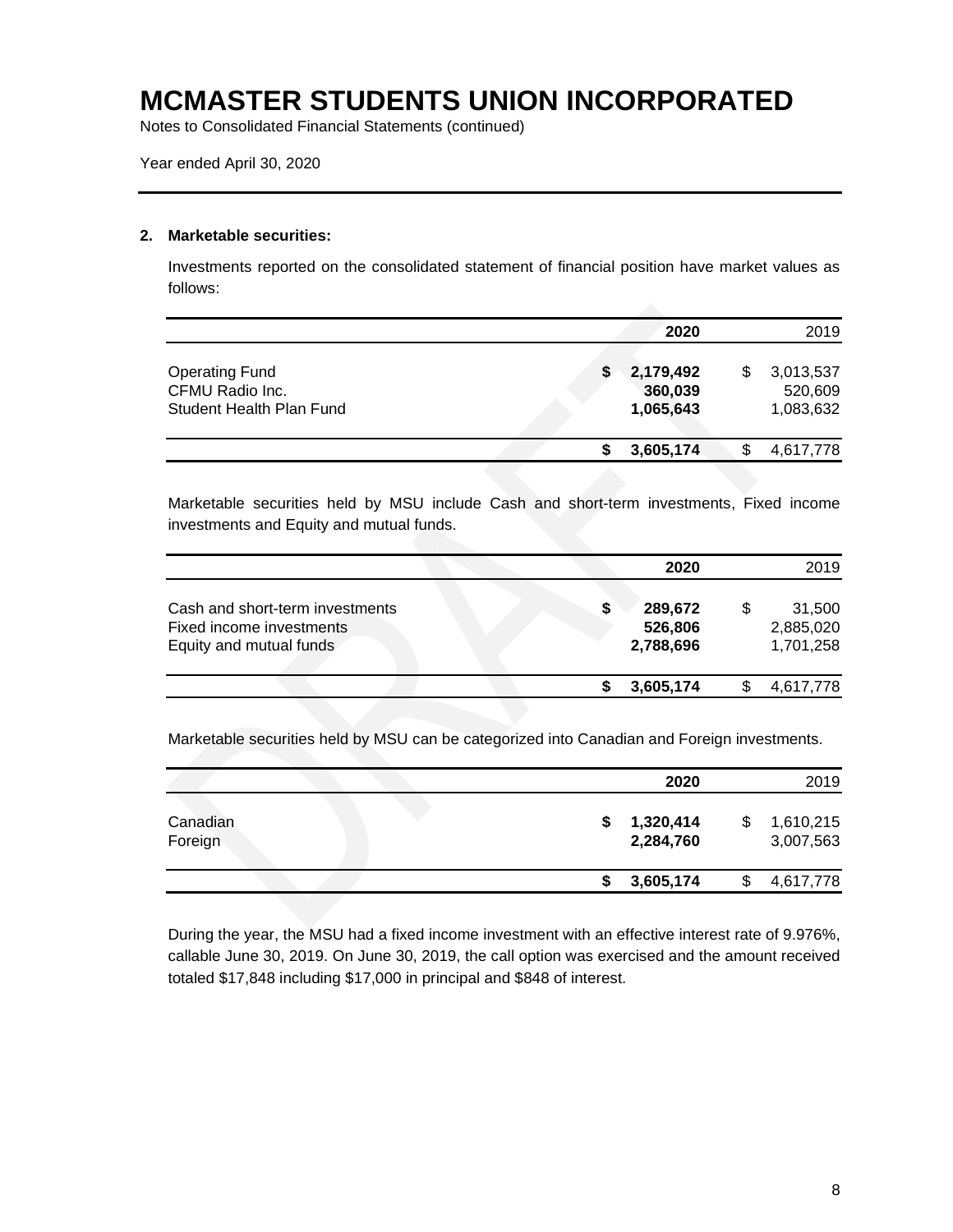Notes to Consolidated Financial Statements (continued)

Year ended April 30, 2020

#### **3. Accounts receivable:**

|                                                                                                      |   | 2020                           |   | 2019                |
|------------------------------------------------------------------------------------------------------|---|--------------------------------|---|---------------------|
| Trade receivables<br>Canada Emergency Wage Subsidy (note 10)<br>Less allowance for doubtful accounts | S | 792,700<br>125,015<br>(26,070) | S | 903,190<br>(26,070) |
|                                                                                                      | S | 891,645                        |   | 877,120             |

#### **4. Capital assets:**

|                              |                              | 2020                     |
|------------------------------|------------------------------|--------------------------|
| Cost                         | Accumulated<br>depreciation  | Net book<br>value        |
| \$<br>4,553,401<br>1,603,949 | \$<br>4,212,208<br>1,332,797 | \$<br>341,193<br>271,152 |
| \$<br>6,157,350              | \$<br>5,545,005              | \$<br>612,345            |
|                              |                              | 2019                     |
| Cost                         | Accumulated<br>depreciation  | Net book<br>value        |
| \$<br>4,439,447<br>1,586,080 | \$<br>4,108,171<br>1,284,315 | \$<br>331,276<br>301,765 |
| \$<br>6,025,527              | \$<br>5,392,486              | \$<br>633,041            |
|                              |                              |                          |

#### **5. Accounts payable and accrued liabilities:**

Included in accounts payable and accrued liabilities are government remittances payable of \$11,311 (2019 - \$38,321), which includes amounts payable for HST and payroll related taxes.

#### **6. Surplus restrictions:**

Marmor:

Revenues derived from student fees (specified for the Marmor) and grants are designated solely for operations and capital purchases of the Marmor. Any shortfall in revenues over expenditures is recovered through future period surpluses.

As at April 30, 2020, the balance of the deficit attributed to the Marmor totaled \$35,805 (2019 - \$81,244 surplus) and is included in the Operating Fund net assets.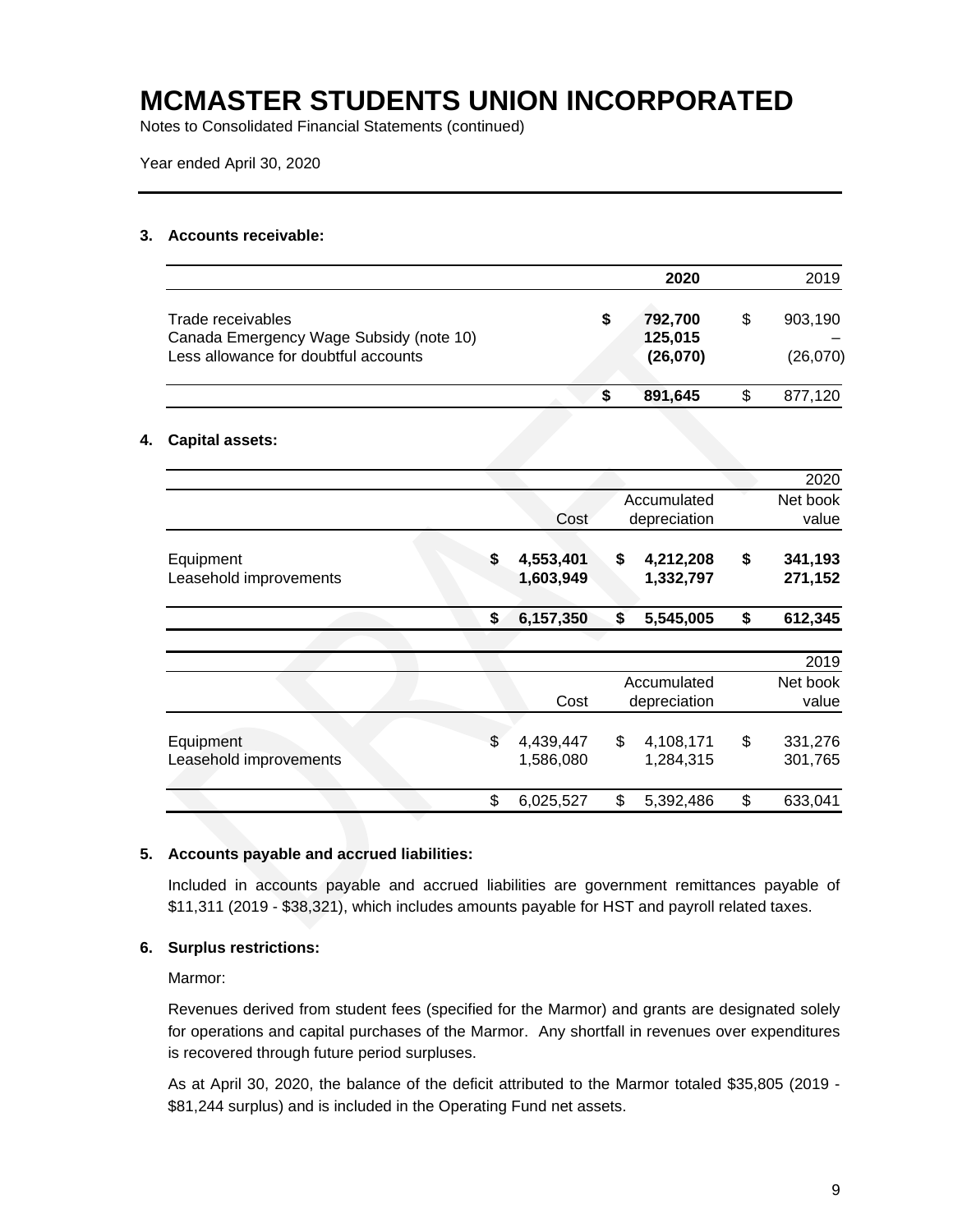Notes to Consolidated Financial Statements (continued)

Year ended April 30, 2020

#### **7. Commitments:**

MSU is paying their share of building costs that MUCI incurs for heating, cooling and other costs based on the square footage of the MSU's commercial areas. These costs will not be known until the fiscal year ends; however, based on historical data, costs are expected to be approximately \$350,000 per year.

In 2015, MSU entered into two agreements with Xerox for photocopy equipment for its main offices and the Underground Media and Design. The agreements are for five years whereby MSU will pay fixed fees per photocopy to Xerox along with nominal base monthly lease amounts. Xerox retains ownership of the photocopiers during the full terms and is responsible for the repairs and maintenance of the equipment. The actual costs will not be known until the fiscal year ends; however, based on historical data, costs for the photocopiers are expected to be approximately \$82,500 per year.

#### **8. Financial instruments:**

(a) Currency risk:

MSU is exposed to financial risks as a result of exchange rate fluctuations and the volatility of these rates. In the normal course of business, the MSU holds investments in U.S. dollars. MSU does not currently enter into forward contracts to mitigate this risk. There has been no change to the risk exposure from 2019.

(b) Liquidity risk:

Liquidity risk is the risk that MSU will be unable to fulfill its obligations on a timely basis or at a reasonable cost. MSU manages its liquidity risk by monitoring its operating requirements. MSU prepares budget and cash forecasts to ensure it has sufficient funds to fulfill its obligations. There has been no change to the risk exposures from 2019.

(c) Credit risk:

Credit risk refers to the risk that a counterparty may default on its contractual obligations resulting in a financial loss. MSU is exposed to credit risk with respect to the accounts receivable. MSU assesses, on a continuous basis, accounts receivable and provides for any amounts that are not collectible in the allowance for doubtful accounts. There has been no change to the risk exposures from 2019.

(d) Interest rate risk:

MSU is exposed to interest rate risk on its fixed interest rate financial instruments. Further details about the fixed rate investments are included in note 2. There has been no change to the risk exposures from 2019.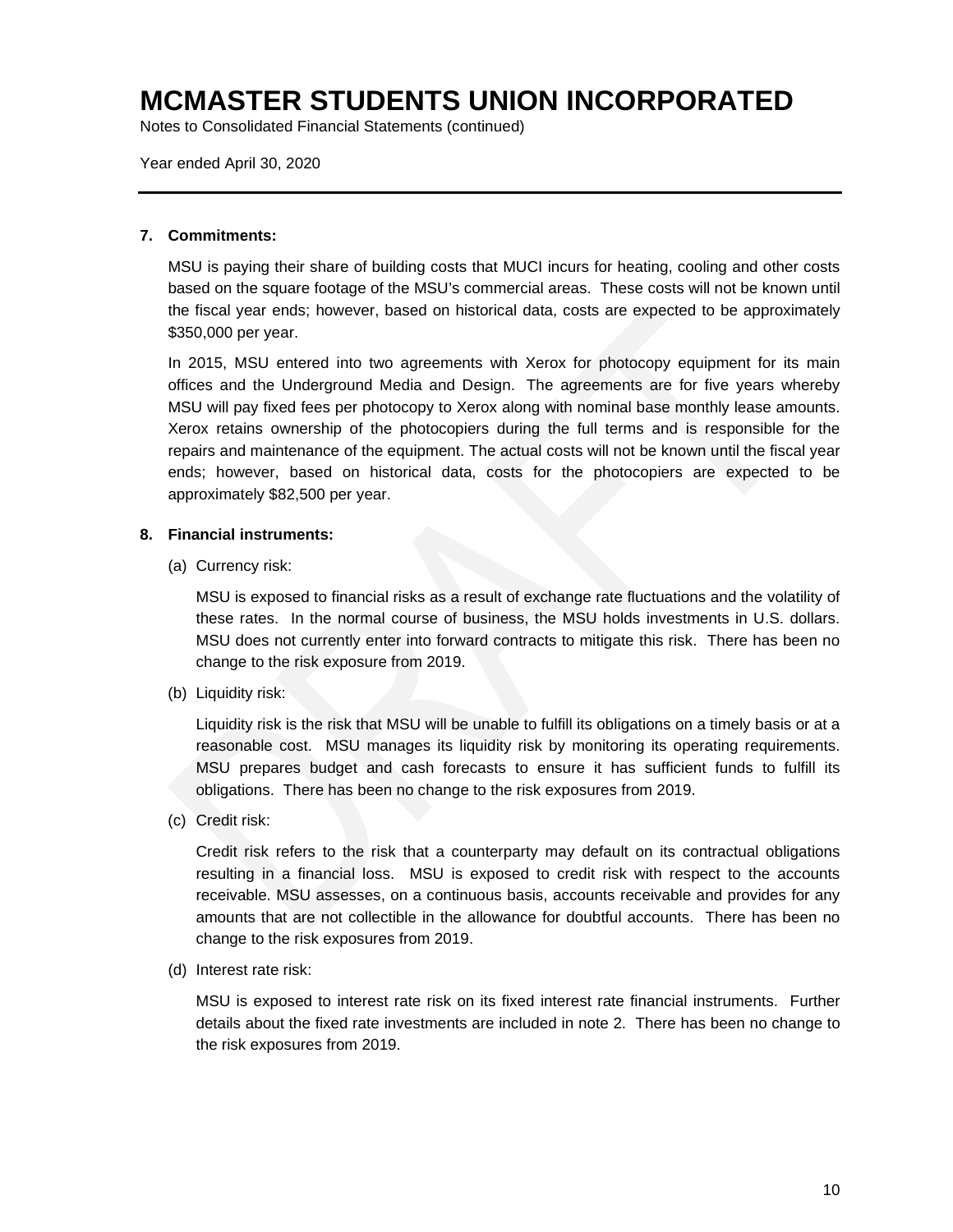Notes to Consolidated Financial Statements (continued)

Year ended April 30, 2020

#### **9. Related party transactions:**

MSU has the ability to influence the operations of McMaster Student Centre Incorporated ("MUCI") through the appointment of the MUCI board members. Included in the consolidated financial statements is a net payable to MUCI of \$45,121 (2019 - \$216,821 net receivable) resulting from charges due from MUCI to MSU. The MSU administers payment of all expenses incurred by MUCI. Total amount of expenses paid on behalf of MUCI by the MSU are \$1,084,764 (2019 - \$1,107,509). These transactions are in the normal course of business and are measured at the exchange amount agreed to by related parties.

#### **10. Subsequent event:**

During March 2020, the COVID-19 outbreak was declared a pandemic by the World Health Organization and has had a significant financial, market and social dislocating impact.

At the time of approval of these financial statements, the Entity has experienced the following indicators of financial implications and undertaken the following activities in relation to the COVID-19 pandemic.

- i. Closure of facilities including all MSU operations and services including our off-site Daycare Centre from March 13, 2020 to the date of the auditors' report based on public health recommendations.
- ii. Temporary furlough of part-time employees.
- iii. Mandatory working from home requirements for those able to do so.
- iv. Submitted a claim for Canada Emergency Wage Subsidy funding of \$125,015 which is receivable as of April 30, 2020.

At this time these factors present uncertainty over future cash flows, may cause significant changes to the assets or liabilities and may have a significant impact on future operations. An estimate of the financial effect is not practicable at this time. Revenues of the organization will likely be impacted. Full time employees will be working remotely for an unforeseen amount of time with some finance staff working on site for sensitive items. Few part-time services, the Underground, Union Market, and 1280 have opened for limited service as of September 2020.

In response to the negative economic impact of COVID-19, the Government of Canada announced the CEWS program in April 2020. CEWS provides a wage subsidy on eligible remuneration, subject to limits per employee, to eligible employers based on certain criteria, including demonstration of revenue declines as result of COVID-19. This subsidy is retroactive to March 15, 2020. The qualification and application of the CEWS is being assessed over multiple four-week application period segments.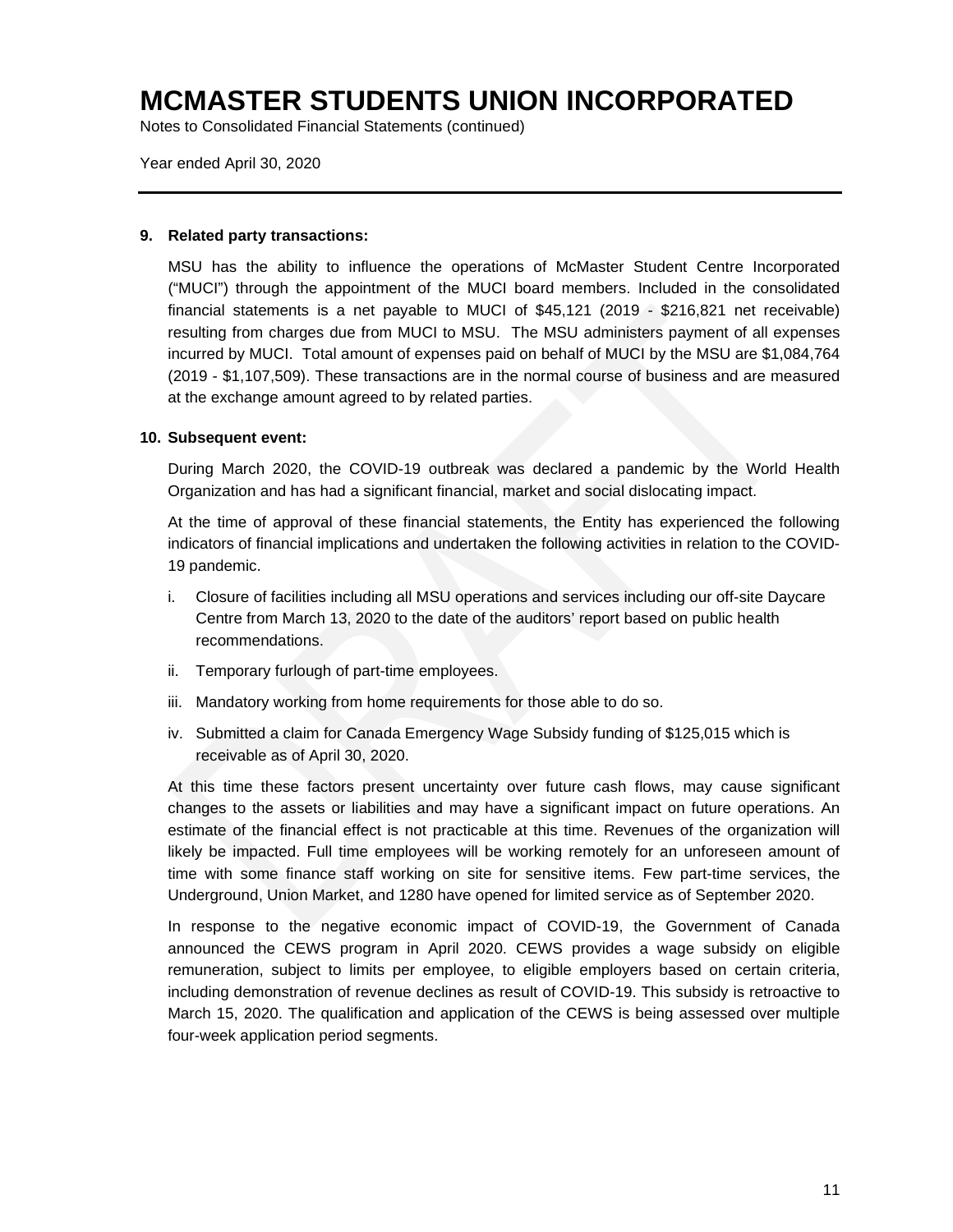Notes to Consolidated Financial Statements (continued)

Year ended April 30, 2020

#### **10. Subsequent event (continued):**

The Entity has determined that it has qualified for the subsidy from the March 15, 2020 effective date through April 30, 2020 and has, accordingly, applied for the CEWS and expects to receive the subsidy in the following fiscal quarter. The Entity also intends to apply for the CEWS in subsequent application periods, subject to continuing to meet the applicable qualification criteria.

The Entity has recognized government grants in accounts receivable (note 3) and as a reduction to the related expense that the grant is intended to offset. The Entity has recognized \$125,015 of CEWS for the period up to April 30, 2020, and has recorded it as a reduction to the eligible remuneration expense incurred by the Entity during this period.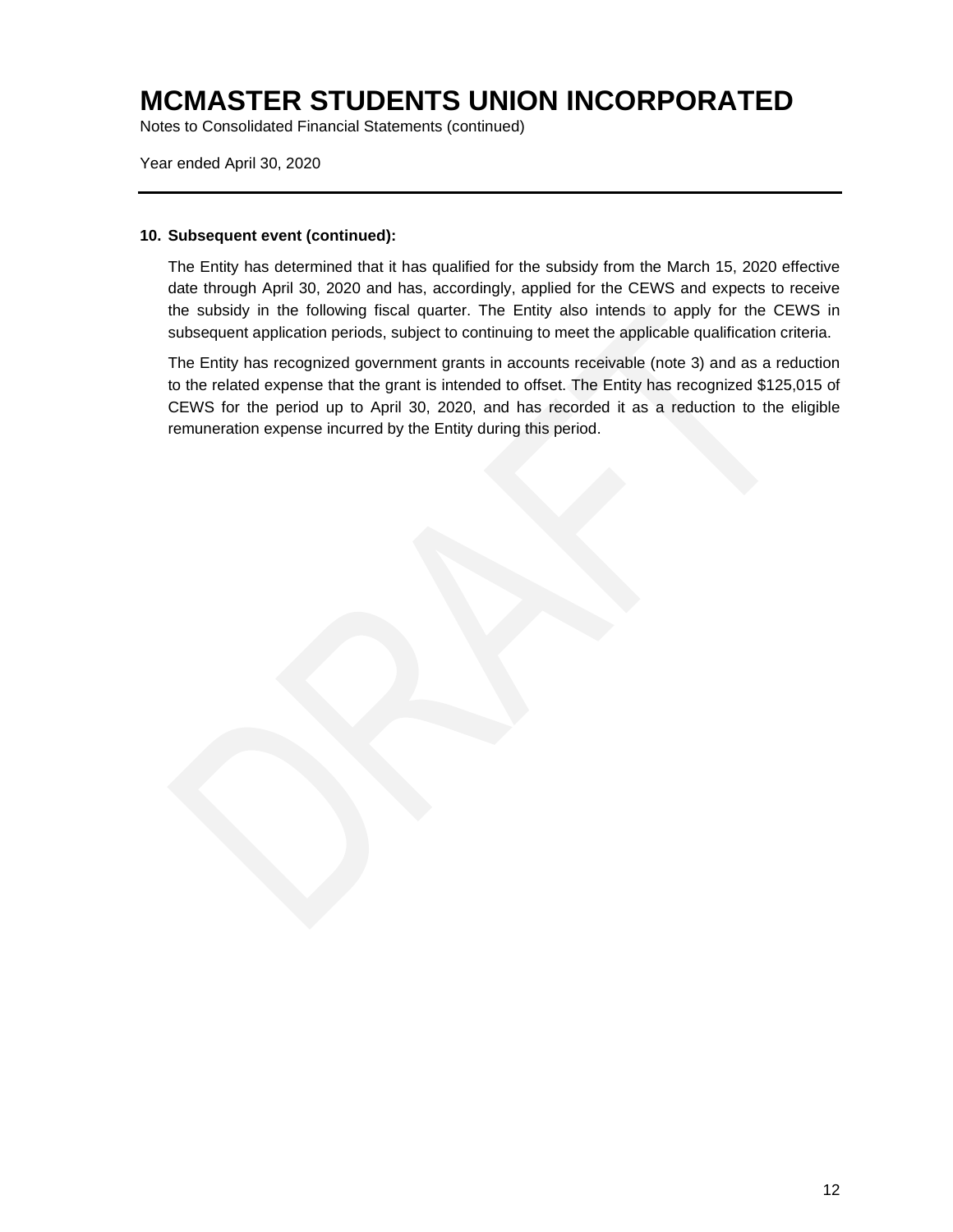Schedule 1 - Schedule of Operations - Administration

|                                             | 2020            | 2019            |
|---------------------------------------------|-----------------|-----------------|
| Revenues:                                   |                 |                 |
| Member fees                                 | \$<br>2,850,928 | \$<br>3,014,328 |
| Fees - WUSC Refugee Fund and Incite         | 184,867         | 199,714         |
| Other income                                | 4,423           | 12,702          |
| Interest and investment income (loss)       | (112, 976)      | 305,201         |
|                                             | 2,927,242       | 3,531,945       |
| Expenditures:                               |                 |                 |
| <b>Salaries</b>                             | 620,830         | 689,052         |
| Faculty support disbursement                | 95,064          | 86,387          |
| Insurance                                   | 70,382          | 68,560          |
| Donation to WUSC Refugee Fund               | 63,963          | 94,332          |
| <b>Purchased services</b>                   | 55,782          | 15,889          |
| Professional fees                           | 48,529          | 57,221          |
| Depreciation                                | 17,957          | 22,880          |
| Office expense                              | 14,860          | 16,101          |
| Professional development                    | 13,673          | 14,088          |
| Service (bank) charges                      | 12,604          | 10,464          |
| Telephone                                   | 10,410          | 9,706           |
| Miscellaneous                               | 10,091          | 12,487          |
| Repairs and maintenance                     | 4,291           | 1,876           |
| Memberships                                 | 900             | 1,450           |
| Travel                                      | 25              | 592             |
|                                             | 1,039,361       | 1,101,085       |
| Less expenditures allocated to facilities   | 69,500          | 69,500          |
|                                             | 969,861         | 1,031,585       |
|                                             |                 |                 |
| Excess of revenues over expenditures before |                 |                 |
| inter-divisional revenues                   | 1,957,381       | 2,500,360       |
| Inter-divisional revenues:                  |                 |                 |
| Underground                                 | 963             | 832             |
| <b>AvTEK</b>                                |                 | 1,215           |
|                                             | 963             | 2,047           |
| Excess of revenues over expenditures        | \$<br>1,958,344 | \$<br>2,502,407 |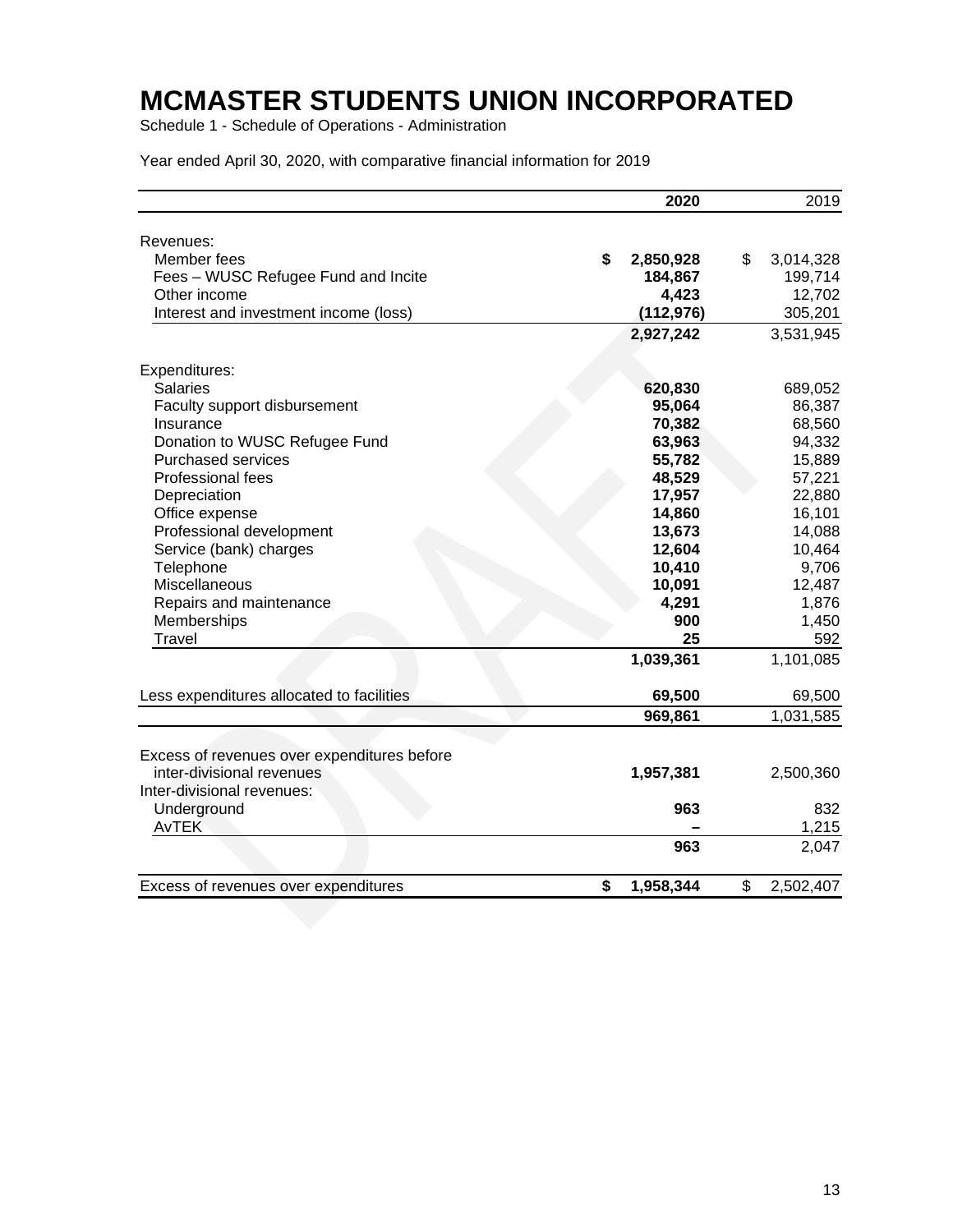Schedule 1-B - Schedule of Operations – Information Communication & Technology

|                                                                                                                                                            |    | 2020                                         | 2019                                                    |
|------------------------------------------------------------------------------------------------------------------------------------------------------------|----|----------------------------------------------|---------------------------------------------------------|
| Expenditures:<br><b>Purchased services</b><br><b>Salaries</b><br>Computer supplies and maintenance<br>Telephone<br>Repairs and maintenance<br>Depreciation | \$ | 91,566<br>86,570<br>10,649<br>1,899<br>1,723 | \$<br>82,476<br>80,850<br>49,866<br>1,108<br>514<br>209 |
| Total expenditures                                                                                                                                         | S  | 192,407                                      | \$<br>215,023                                           |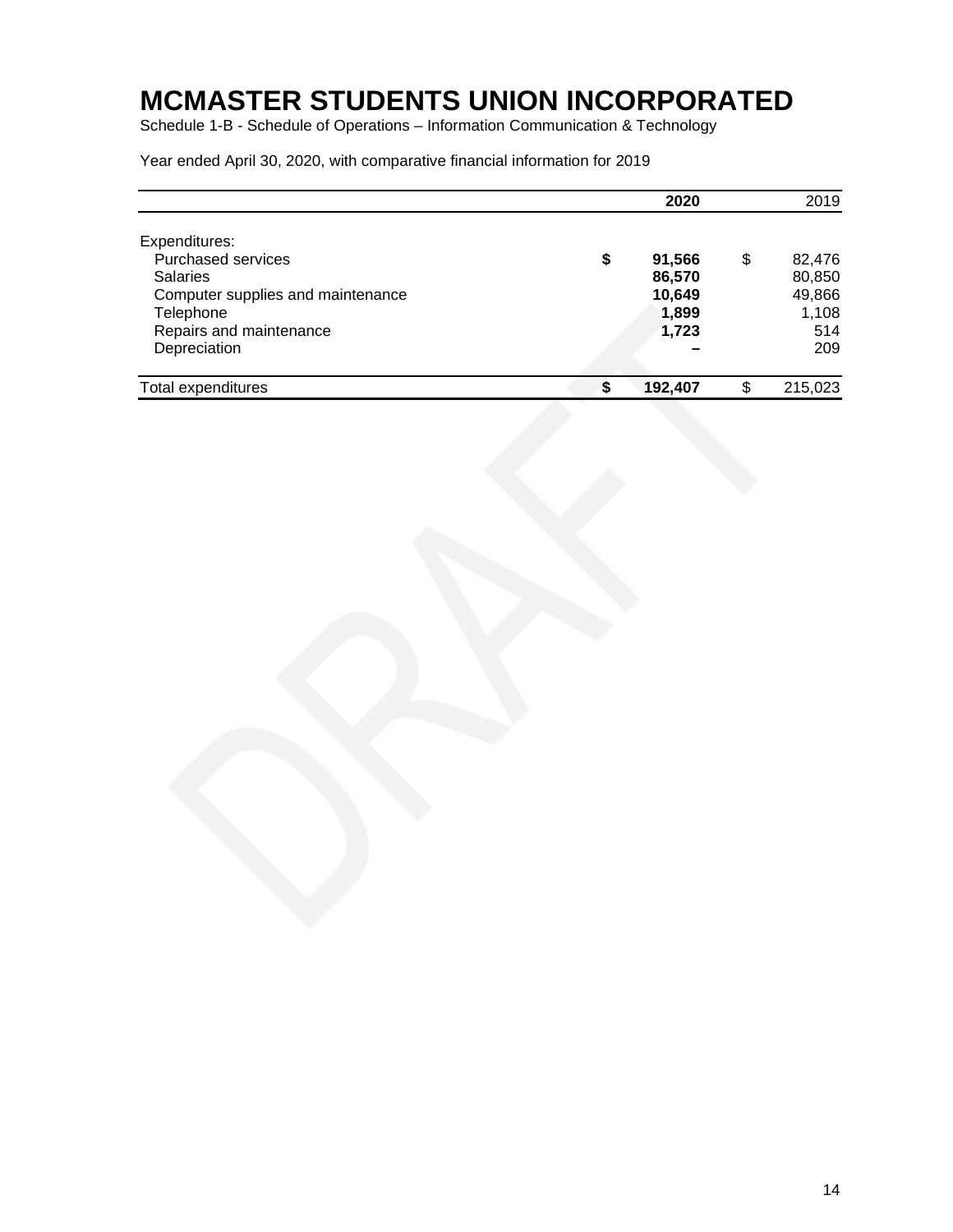Schedule 2 - Schedule of Operations - 1280

|                                                                              | 2020          | 2019          |
|------------------------------------------------------------------------------|---------------|---------------|
| Sales:                                                                       |               |               |
| Food                                                                         | \$<br>527,584 | \$<br>555,460 |
| Beer and liquor                                                              | 43,058        | 71,386        |
|                                                                              |               |               |
|                                                                              | 570,642       | 626,846       |
| Cost of goods sold:                                                          |               |               |
| Food                                                                         | 188,515       | 215,414       |
| Beer and liquor                                                              | 14,802        | 28,000        |
|                                                                              | 203,317       | 243,414       |
|                                                                              | 367,325       | 383,432       |
| Other income:                                                                |               |               |
| Rental and other revenue                                                     | 26,537        | 28,553        |
| Admission                                                                    | 418           | 3,575         |
|                                                                              | 26,955        | 32,128        |
|                                                                              | 394,280       | 415,560       |
| Expenditures:                                                                |               |               |
| Salaries and wages                                                           | 467,487       | 506,634       |
| Administrative                                                               | 41,439        | 59,086        |
| <b>Supplies</b>                                                              | 29,164        | 31,890        |
| Depreciation                                                                 | 26,381        | 64,418        |
| Repairs and maintenance                                                      | 8,040         | 14,539        |
| Telephone                                                                    | 5,572         | 4,851         |
| Advertising                                                                  | 3,869         | 9,758         |
| Office supplies                                                              | 1,079         | 2,616         |
| Staff training                                                               | 42            | 455           |
|                                                                              | 583,073       | 694,247       |
|                                                                              |               |               |
| Deficiency of revenues over expenditures before<br>inter-divisional revenues | (188, 793)    | (278, 687)    |
|                                                                              |               |               |
| Inter-divisional revenues:                                                   |               |               |
| Underground                                                                  | 2,454         | 2,086         |
|                                                                              | \$            | \$            |
| Deficiency of revenues over expenditures                                     | (186, 339)    | (276, 601)    |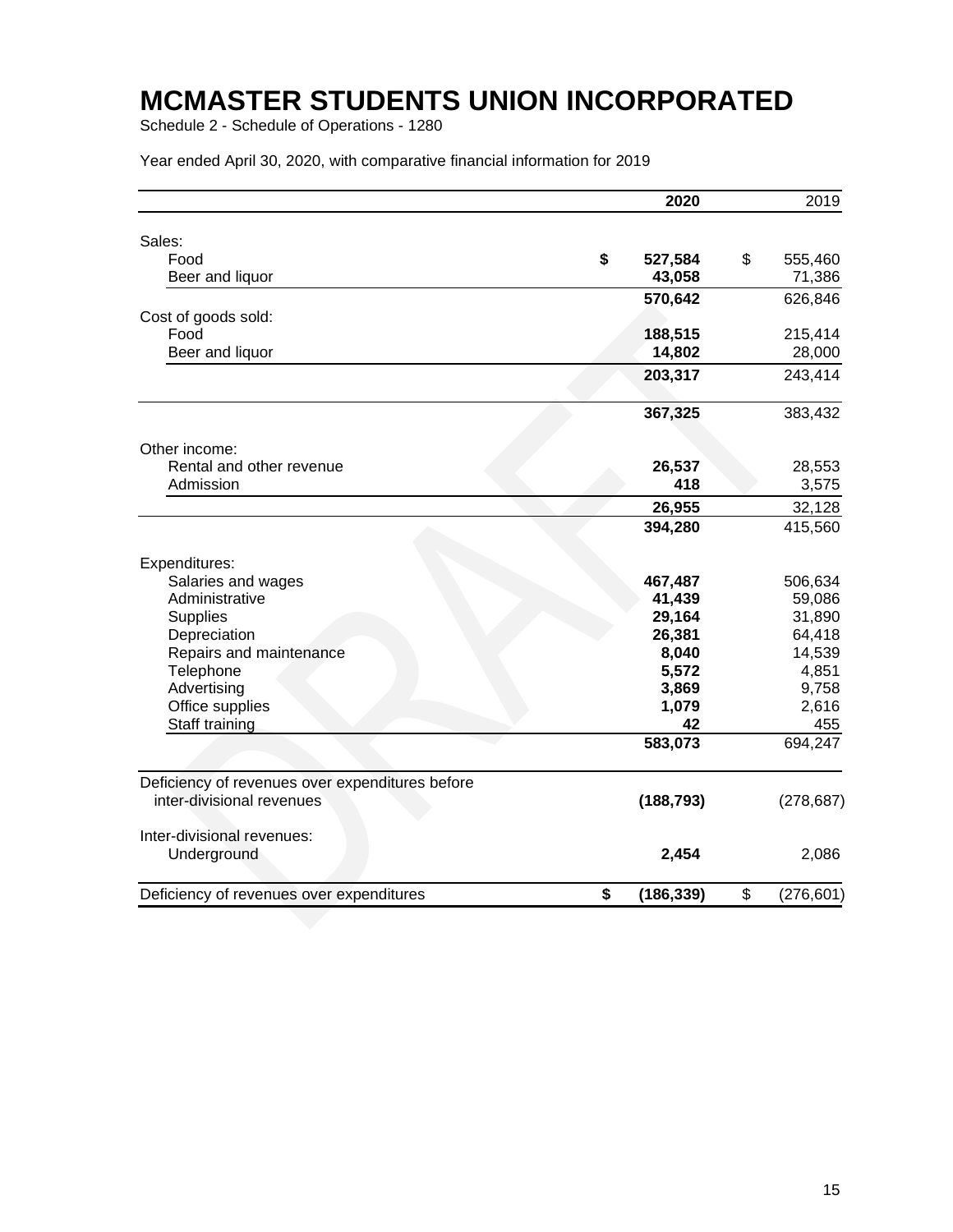Schedule 3 - Schedule of Operations – The Silhouette

|                                                  | 2020             | 2019             |
|--------------------------------------------------|------------------|------------------|
| Revenue                                          | \$<br>17,010     | \$<br>63,203     |
| Expenditures:                                    |                  |                  |
| Salaries and benefits                            | 147,994          | 141,802          |
| Printing costs                                   | 48,880           | 78,587           |
| Depreciation                                     | 4,748            | 6,106            |
| General staff costs                              | 4,622            | 34,414           |
| Telephone                                        | 2,547            | 2,111            |
| Advertising                                      | 423              | 2,034            |
| Office supplies                                  | 196              | 358              |
| Graphic ad layout                                |                  | 28,000           |
| <b>Bad debts</b>                                 |                  | 3,788            |
|                                                  | 209,410          | 297,200          |
| Deficiency of revenues over expenditures before  |                  |                  |
| inter-divisional revenues and expenditures       | (192, 400)       | (233, 997)       |
| Less inter-divisional revenues and expenditures: |                  |                  |
| Underground                                      |                  | 28,613           |
| Silhouette advertising revenue - Underground,    |                  |                  |
| Committees and executive                         |                  | (25, 112)        |
|                                                  |                  | 3,501            |
| Deficiency of revenues over expenditures         | \$<br>(192, 400) | \$<br>(230, 496) |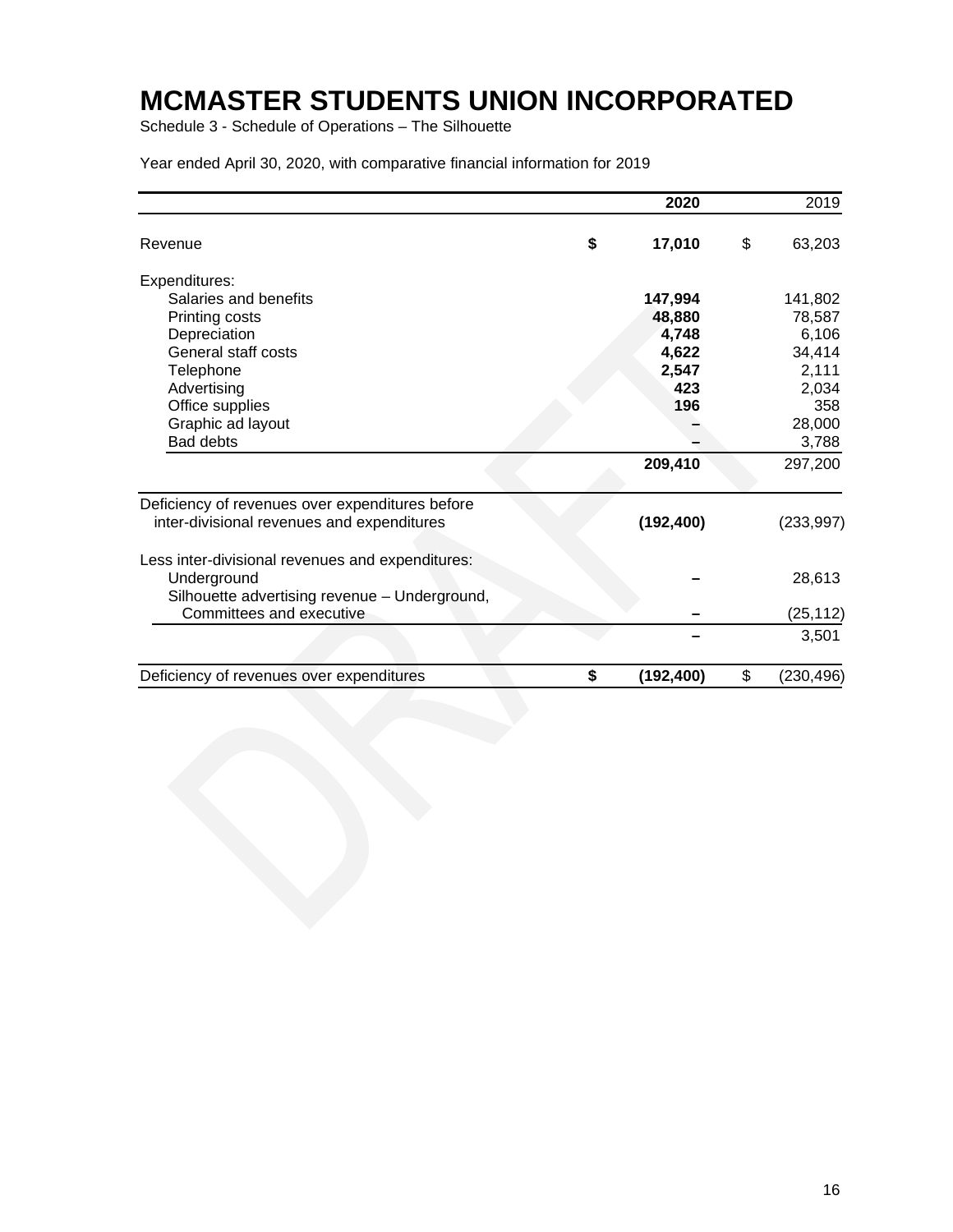Schedule 4 - Schedule of Operations - Marmor

|                                          | 2020             | 2019             |
|------------------------------------------|------------------|------------------|
| Revenues:                                |                  |                  |
| Student fees                             | \$<br>(40)       | \$<br>(176)      |
| Expenditures:                            |                  |                  |
| Postage                                  | 60,000           | 106,550          |
| Printing costs                           | 45,000           | 55,763           |
| Photographic                             | 12,000           | 25,836           |
| Salaries and benefits                    | 9                | 7,582            |
|                                          | 117,009          | 195,731          |
| Deficiency of revenues over expenditures | \$<br>(117, 049) | \$<br>(195, 907) |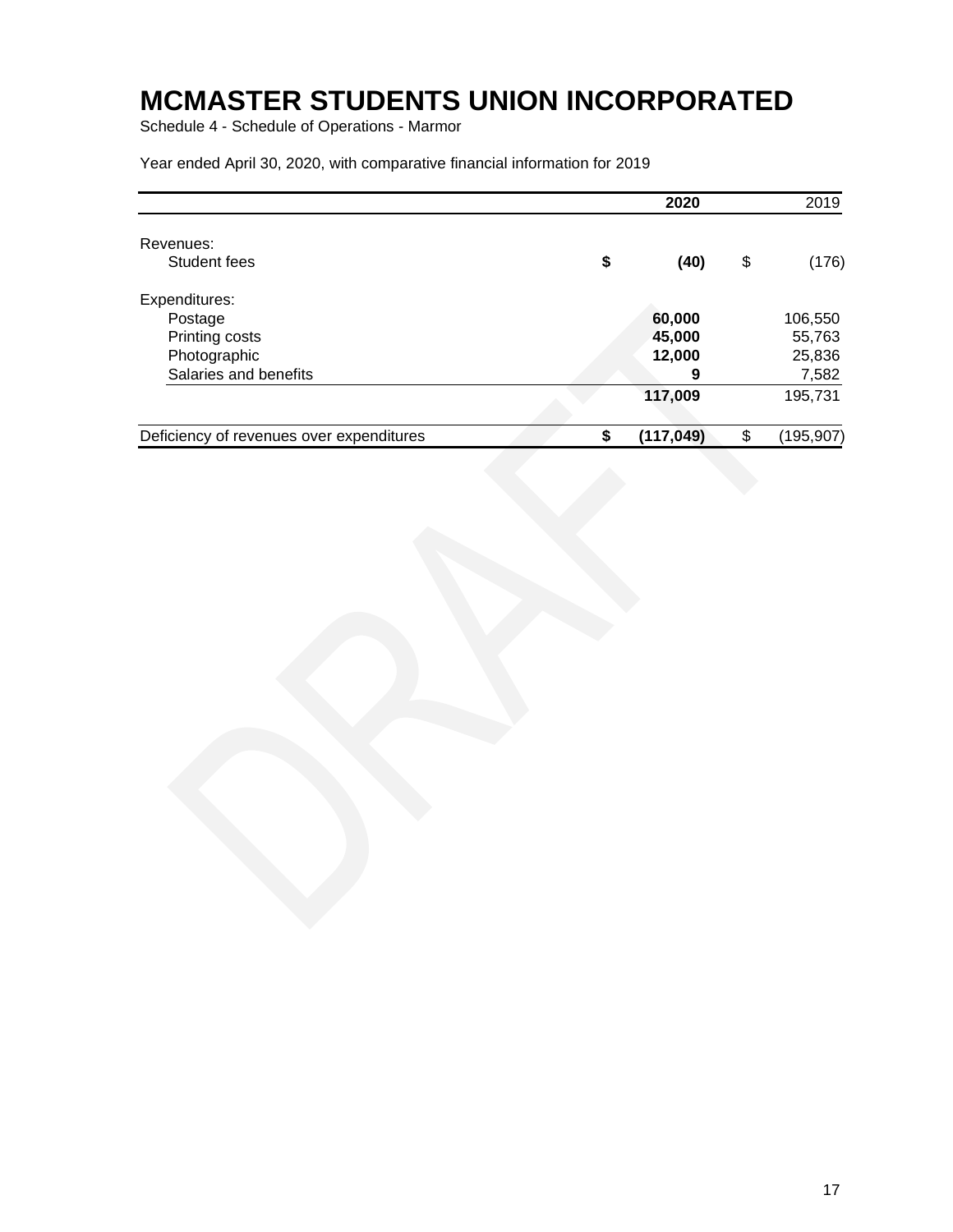Schedule 5 - Schedule of Operations – CFMU Radio Inc.

|                                                   | 2020             | 2019          |
|---------------------------------------------------|------------------|---------------|
| Revenues:                                         |                  |               |
| Student fees                                      | \$<br>217,935    | \$<br>318,348 |
| Sponsorships                                      | 19,985           | 28,797        |
| Advertising sales                                 |                  | 1,500         |
| Investment income (loss)                          | (29, 316)        | 43,743        |
|                                                   | 208,604          | 392,388       |
| Expenditures:                                     |                  |               |
| Salaries and benefits                             | 246,394          | 251,161       |
| Administration                                    | 20,808           | 17,412        |
| Depreciation                                      | 19,398           | 44,667        |
| Repairs and maintenance                           | 12,427           | 1,186         |
| Telephone                                         | 7,659            | 9,059         |
| Insurance                                         | 4,122            | 3,926         |
| Memberships and licenses                          | 1,353            | 8,783         |
| Office supplies                                   | 933              | 842           |
| Contractual maintenance services                  |                  | 22,267        |
| Bad debts                                         |                  | 45            |
|                                                   | 313,094          | 359,348       |
| (Deficiency) excess of revenues over expenditures |                  |               |
| before inter-divisional revenues                  | (104, 490)       | 33,040        |
| Less inter-divisional revenues:                   |                  |               |
| Underground                                       | 371              | 299           |
| (Deficiency) excess of revenues over expenditures | \$<br>(104, 119) | \$<br>33,339  |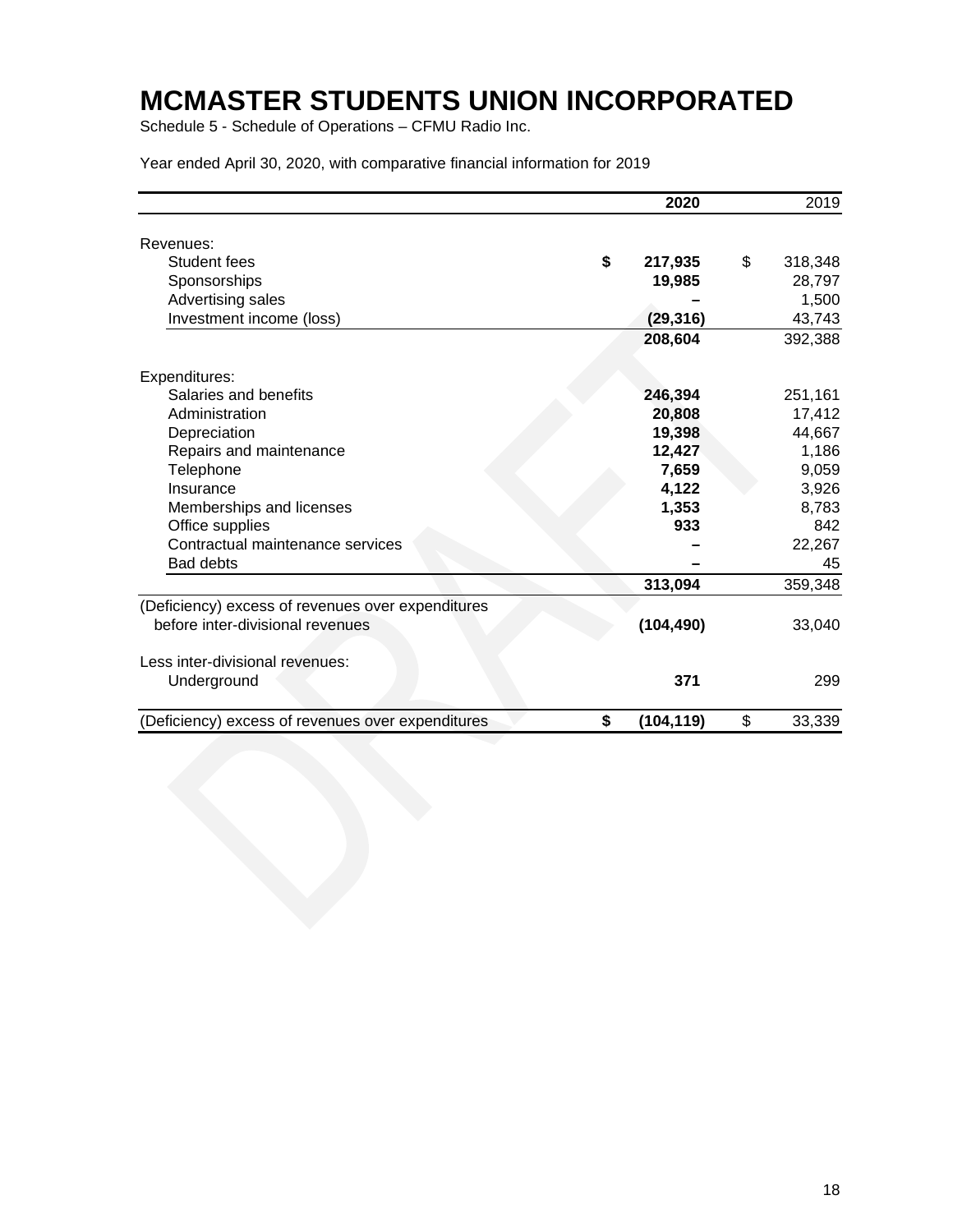Schedule 6 - Schedule of Operations – Child Care

|                                          | 2020            | 2019            |
|------------------------------------------|-----------------|-----------------|
| Revenues:                                |                 |                 |
| Parents                                  | \$<br>418,141   | \$<br>475,810   |
| Provincial grant                         | 151,125         | 148,256         |
| Subsidy                                  | 114,386         | 132,877         |
| Miscellaneous                            | 47,175          | 49,950          |
| Registration                             | 50              | 100             |
|                                          | 730,877         | 806,993         |
| Expenditures:                            |                 |                 |
| Salaries and benefits                    | 677,763         | 706,747         |
| Rent                                     | 21,546          | 21,802          |
| <b>Custodial services</b>                | 19,148          | 22,990          |
| Food                                     | 18,701          | 21,248          |
| Administration costs                     | 15,852          | 11,136          |
| Learning materials                       | 12,590          | 11,052          |
| Depreciation                             | 9,754           | 10,863          |
| Telephone                                | 2,742           | 2,681           |
| Repairs and maintenance                  | 2,218           | 6,509           |
| Office supplies                          | 641             | 4,184           |
| Transportation                           | 190             | 400             |
|                                          | 781,145         | 819,612         |
| Deficiency of revenues over expenditures | \$<br>(50, 268) | \$<br>(12, 619) |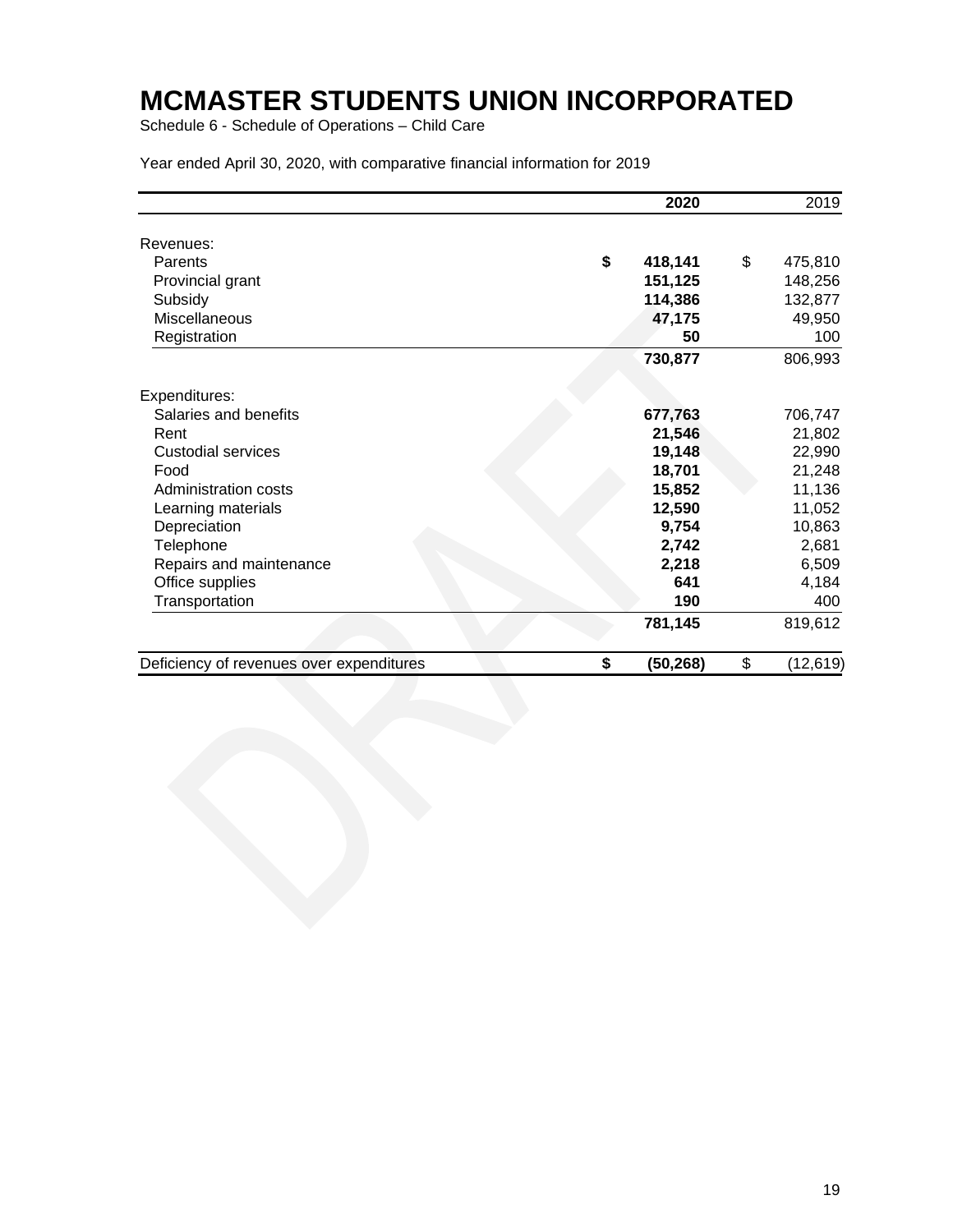Schedule 7 - Schedule of Operations - House of Games

|                                      |    | 2020   | 2019         |
|--------------------------------------|----|--------|--------------|
| Revenues:<br>Rental income           | S  | 19,000 | \$<br>19,215 |
| Expenditures:<br>Telephone           |    | 142    | 340          |
| Excess of revenues over expenditures | \$ | 18,858 | \$<br>18,875 |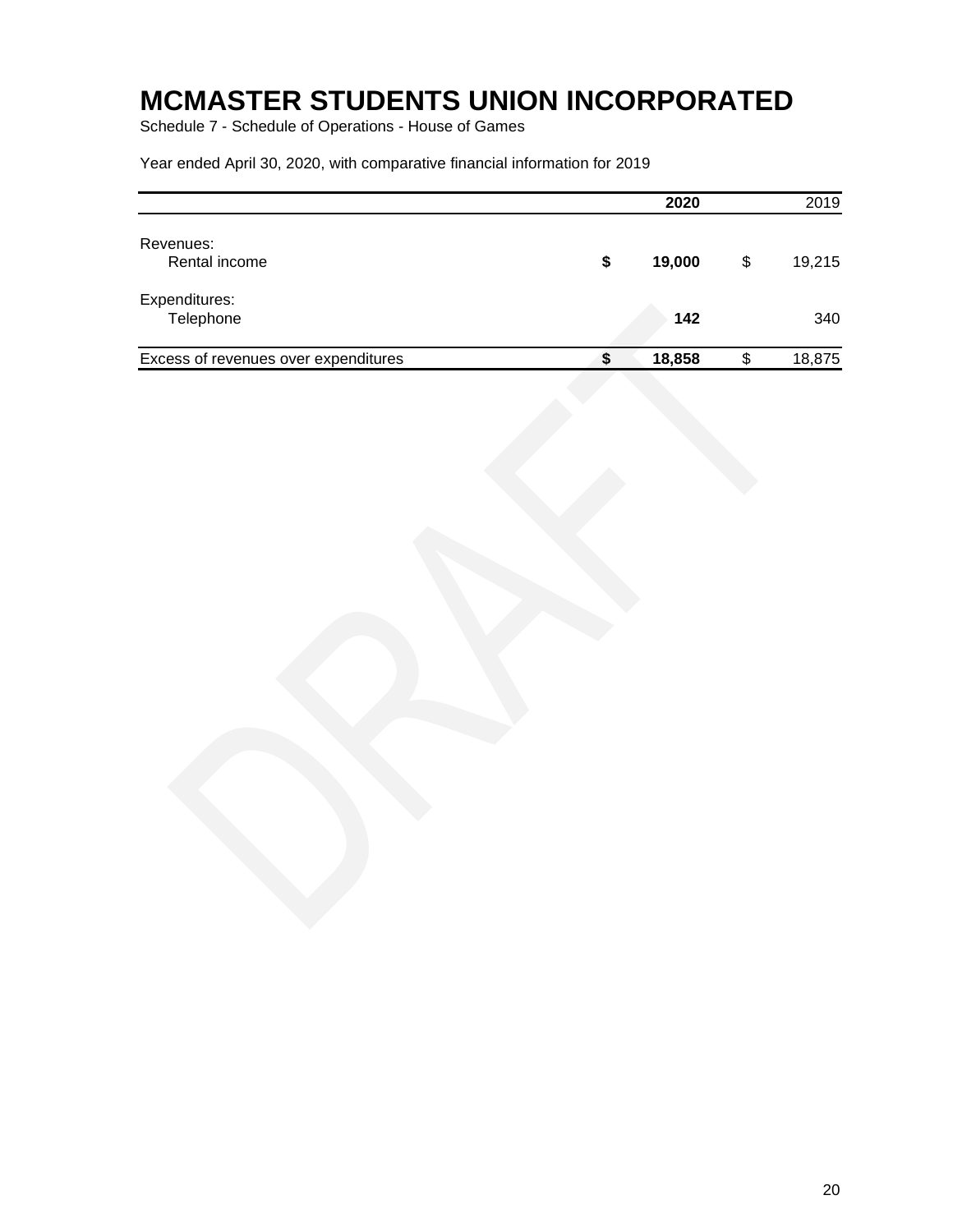Schedule 8 - Schedule of Operations - Underground Media and Design

|                                                 | 2020             | 2019             |
|-------------------------------------------------|------------------|------------------|
| Revenues                                        | \$<br>406,929    | \$<br>625,288    |
| Cost of goods sold:                             |                  |                  |
| Material purchases                              | 259,193          | 364,482          |
| Gross profit                                    | 147,736          | 260,806          |
| Expenditures:                                   |                  |                  |
| Salaries and wages                              | 302,586          | 377,558          |
| Administration                                  | 12,137           | 15,611           |
| Office supplies                                 | 7,763            | 4,307            |
| Depreciation                                    | 7,473            | 7,828            |
| HST and other applicable taxes                  | 7,267            | 9,960            |
| Repairs and maintenance                         | 4,009            | 5,376            |
| Telephone                                       | 3,765            | 3,518            |
| Bad debts                                       |                  | 12,980           |
|                                                 | 345,000          | 437,138          |
| Deficiency of revenues over expenditures before |                  |                  |
| inter-divisional expenditures                   | (197, 264)       | (176, 332)       |
| Inter-divisional expenditures:                  |                  |                  |
| Committees, services and campus events          | (68, 550)        | (66, 697)        |
| Union market                                    | (5,905)          | (5, 363)         |
| Executive                                       | (5, 194)         | (18, 171)        |
| Student health plan                             | (2,632)          | (304)            |
| 1280                                            | (2, 454)         | (2,086)          |
| Administration                                  | (963)            | (832)            |
| Student dental plan                             | (388)            | (1,659)          |
| CFMU Radio Inc.                                 | (371)            | (299)            |
| <b>The Silhouette</b>                           |                  | (28, 613)        |
|                                                 | (86, 457)        | (124, 024)       |
| Deficiency of revenues over expenditures        | \$<br>(283, 721) | \$<br>(300, 356) |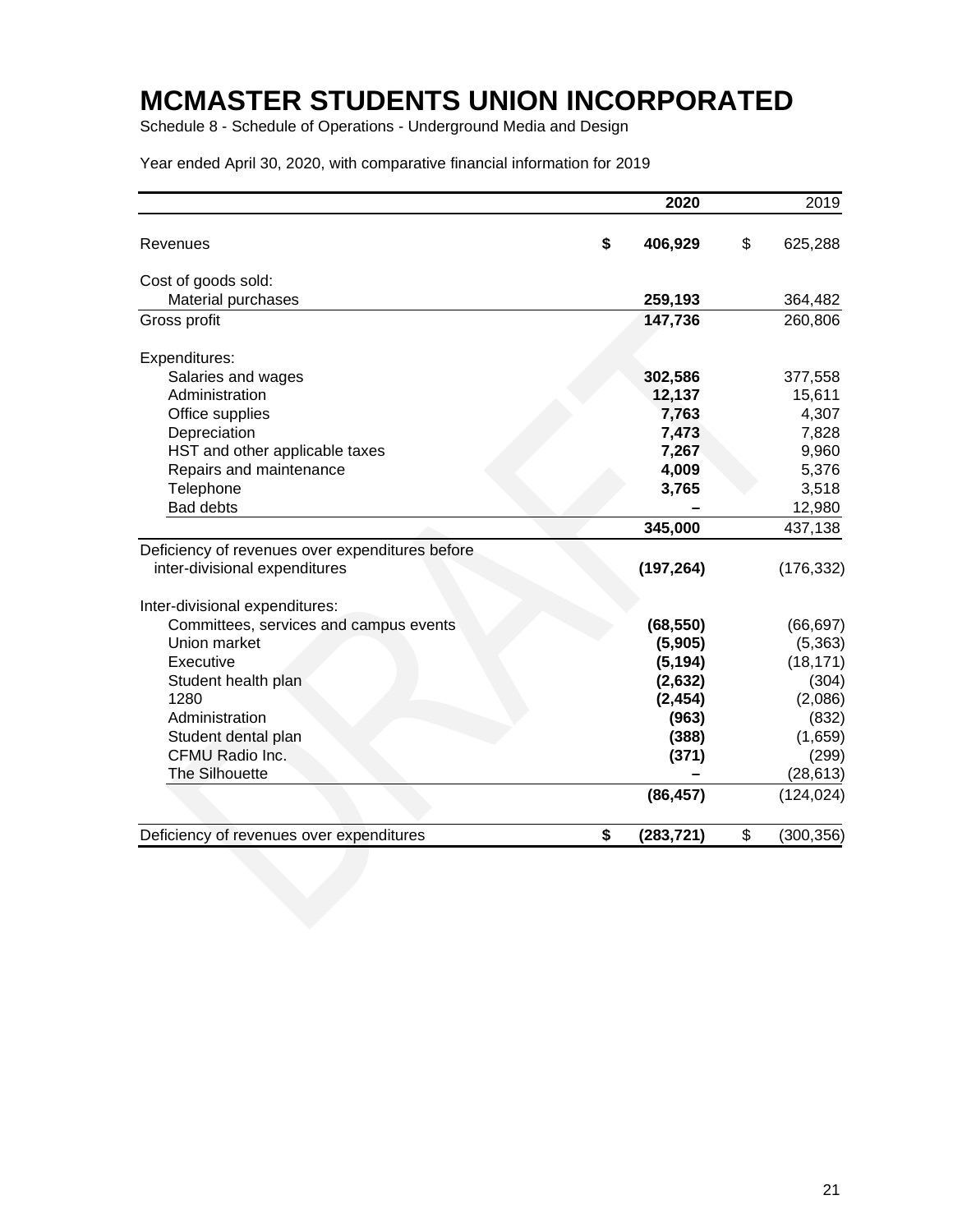Schedule 9 - Schedule of Operations - Union Market

|                                                   | 2020          | 2019          |
|---------------------------------------------------|---------------|---------------|
| Revenues:                                         |               |               |
| Sales                                             | \$<br>619,082 | \$<br>769,151 |
| Cost of goods sold:                               |               |               |
| Material purchases                                | 365,379       | 487,465       |
| Gross profit                                      | 253,703       | 281,686       |
| Expenditures:                                     |               |               |
| Salaries and wages                                | 218,323       | 233,330       |
| Administrative                                    | 17,949        | 20,227        |
| Depreciation                                      | 12,449        | 12,952        |
| Office supplies                                   | 3,834         | 2,389         |
| <b>Supplies</b>                                   | 1,531         | 166           |
| Advertising                                       | 1,246         | 3,550         |
| Telephone                                         | 635           | 847           |
| Repairs and maintenance                           | (259)         | 1,980         |
|                                                   | 255,708       | 275,441       |
| (Deficiency) excess of revenues over expenditures |               |               |
| before inter-divisional revenues                  | (2,005)       | 6,245         |
| Less inter-divisional revenues:                   |               |               |
| Underground                                       | 5,905         | 5,363         |
| Excess of revenues over expenditures              | \$<br>3,900   | \$<br>11,608  |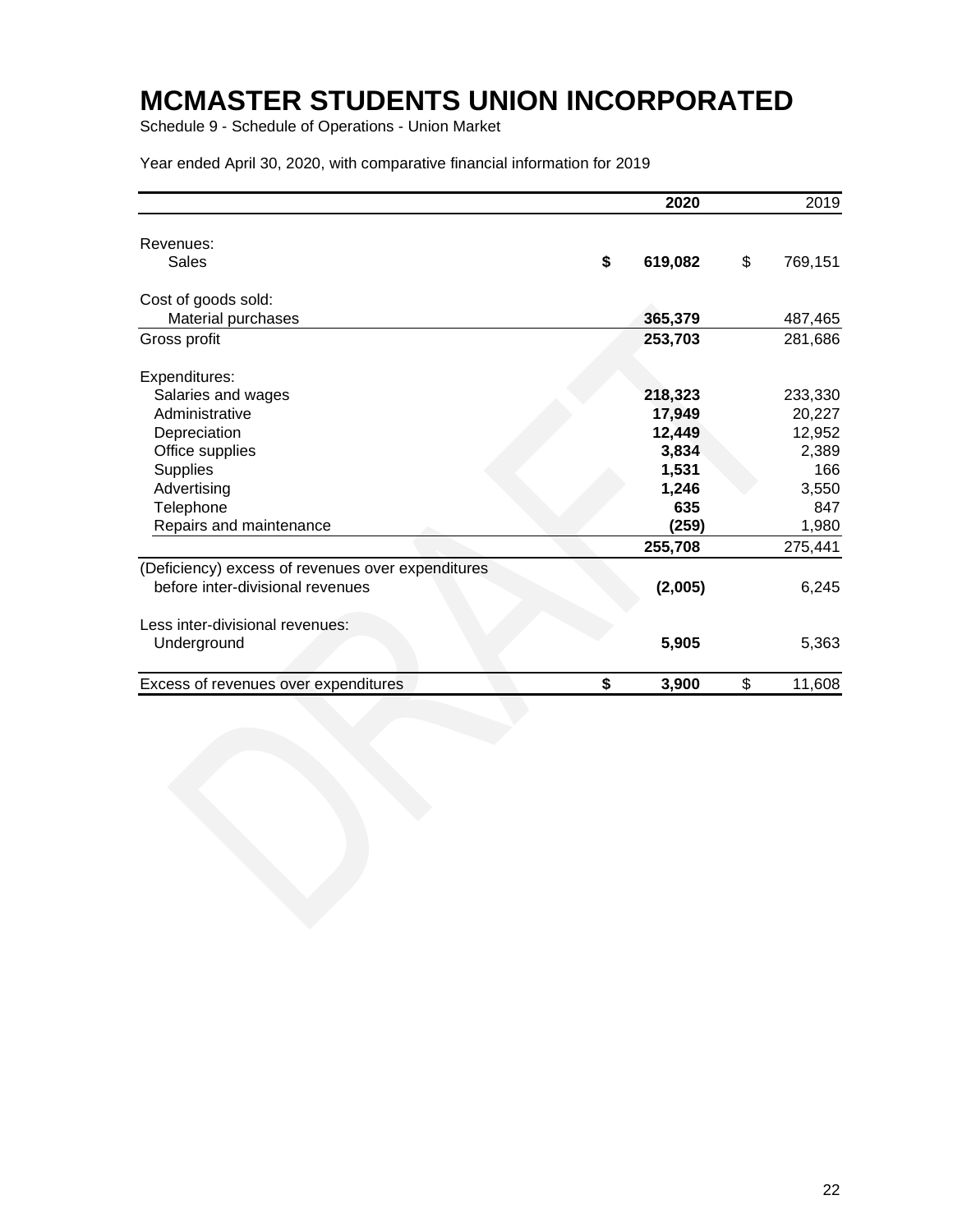Schedule 10 - Schedule of Operations - Campus Events

|                                                       |    |                 |   |                     |    | 2020         |                          |    |             | 2019             |
|-------------------------------------------------------|----|-----------------|---|---------------------|----|--------------|--------------------------|----|-------------|------------------|
|                                                       |    | <b>Revenues</b> |   | <b>Expenditures</b> |    | <b>Total</b> | Expenditures<br>Revenues |    | Total       |                  |
| Orientation/welcome week                              | S  | 190,117         | S | 181,715             | S  | 8,402        | \$<br>239,178            | \$ | 218,787     | \$<br>20,391     |
| <b>External events</b>                                |    | 106,067         |   | 17,370              |    | 88,697       | 112,331                  |    | 36,500      | 75,831           |
| Other concerts and programs                           |    | 86,990          |   | 126,271             |    | (39, 281)    | 58,441                   |    | 192,244     | (133, 803)       |
| Speakers and sidewalk sale                            |    | 39,232          |   | 3,562               |    | 35,670       | 15,053                   |    | 6,890       | 8,163            |
| Charity ball                                          |    | 65,663          |   | 53,236              |    | 12,427       | 70,629                   |    | 69,282      | 1,347            |
| Golf tournament                                       |    | 18,841          |   | 18,841              |    |              | 17,873                   |    | 17,873      |                  |
| AvTEK                                                 |    | 18,113          |   | 12,722              |    | 5,391        | 25,839                   |    | 11,132      | 14,707           |
| Recognition & staff events                            |    |                 |   | 3,590               |    | (3, 590)     |                          |    | 6,421       | (6, 421)         |
| Homecoming                                            |    |                 |   |                     |    |              | 67,193                   |    | 76,781      | (9,588)          |
| Travel and administration                             |    |                 |   | 425,427             |    | (425, 427)   |                          |    | 522,175     | (522, 175)       |
|                                                       |    | 525,023         |   | 842,734             |    | (317, 711)   | 606,537                  |    | 1,158,085   | (551, 548)       |
| Less inter-divisional revenues and<br>(expenditures): |    |                 |   |                     |    |              |                          |    |             |                  |
| Underground                                           |    |                 |   | 13,637              |    | 13,637       |                          |    | 13,864      | 13,864           |
| Revenue - Administration                              |    |                 |   |                     |    |              | (1,215)                  |    |             | (1,215)          |
| Revenue - Committee, executive,                       |    |                 |   |                     |    |              |                          |    |             |                  |
| services                                              |    | (13, 483)       |   |                     |    | (13, 483)    | (24, 625)                |    |             | (24, 625)        |
|                                                       |    | (13, 483)       |   | 13,637              |    | 154          | (25, 840)                |    | 13,864      | (11, 976)        |
|                                                       | S. | 511,540         |   | 829,097             | S. | (317, 557)   | \$<br>580,697            |    | \$1,144,221 | \$<br>(563, 524) |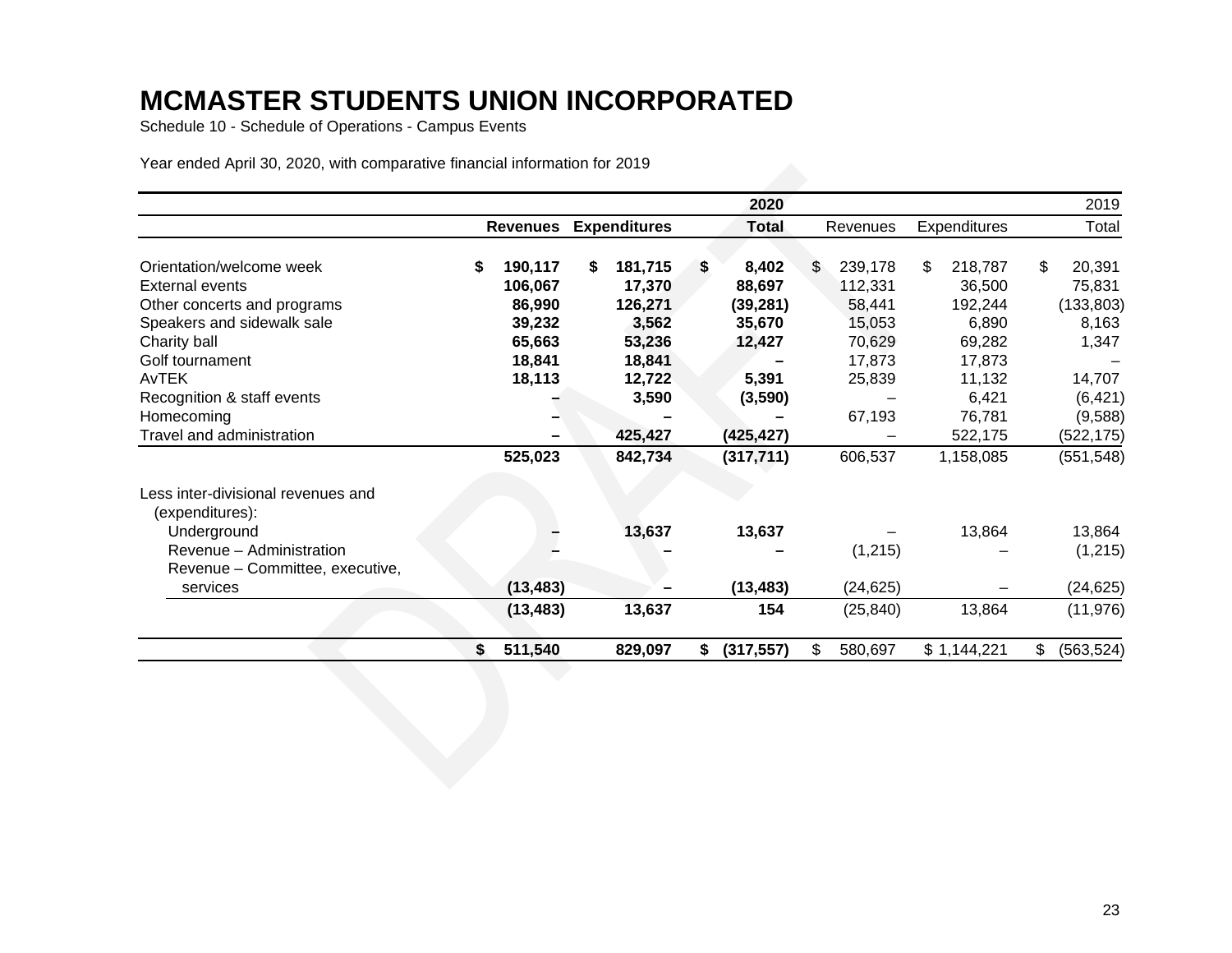Schedule 11 - Schedule of Committees and Commissions, MSU Executive and Services Expenses

|                                    |                 |                     |    | 2020         |              |               | 2019             |
|------------------------------------|-----------------|---------------------|----|--------------|--------------|---------------|------------------|
|                                    | <b>Revenues</b> | <b>Expenditures</b> |    | <b>Total</b> | Revenues     | Expenditures  | Total            |
| <b>Committees and Commissions:</b> |                 |                     |    |              |              |               |                  |
| FIT/Shinerama                      | \$<br>22,486    | \$<br>32,522        | S. | (10, 036)    | \$<br>47,448 | \$<br>55,071  | \$<br>(7,623)    |
| <b>Diversity</b>                   | 5,783           | 27,926              |    | (22, 143)    | 4,987        | 44,104        | (39, 117)        |
| <b>Election Committee</b>          | 4,710           | 22,619              |    | (17,909)     | 3,360        | 34,127        | (30, 767)        |
| <b>First Year Council</b>          |                 | 9,279               |    | (9,279)      | 7,904        | 13,008        | (5, 104)         |
| Teaching awards                    |                 | 7,899               |    | (7,899)      |              | 11,488        | (11, 488)        |
| <b>SCSN</b>                        |                 | 77                  |    | (77)         | —            | 12,075        | (12,075)         |
| <b>MSU Spark</b>                   |                 | 15,122              |    | (15, 122)    |              | 19,548        | (19, 548)        |
| Public relations/student life      |                 | 212,994             |    | (212, 994)   |              | 255,836       | (255, 836)       |
|                                    | 32,979          | 328,438             |    | (295, 459)   | 63,699       | 445,257       | (381, 558)       |
| Less inter-divisional revenues:    |                 |                     |    |              |              |               |                  |
| <b>AvTEK</b>                       |                 | 1,947               |    | 1,947        |              | 9,758         | 9,758            |
| Underground                        |                 | 28,167              |    | 28,167       |              | 24,136        | 24,136           |
| Silhouette advertising             |                 |                     |    |              |              | 25,112        | 25,112           |
|                                    |                 | 30,144              |    | 30,144       |              | 59,006        | 59,006           |
|                                    | \$<br>32,979    | \$<br>298,324       | S. | (265, 345)   | \$<br>63,699 | \$<br>386,251 | \$<br>(322, 552) |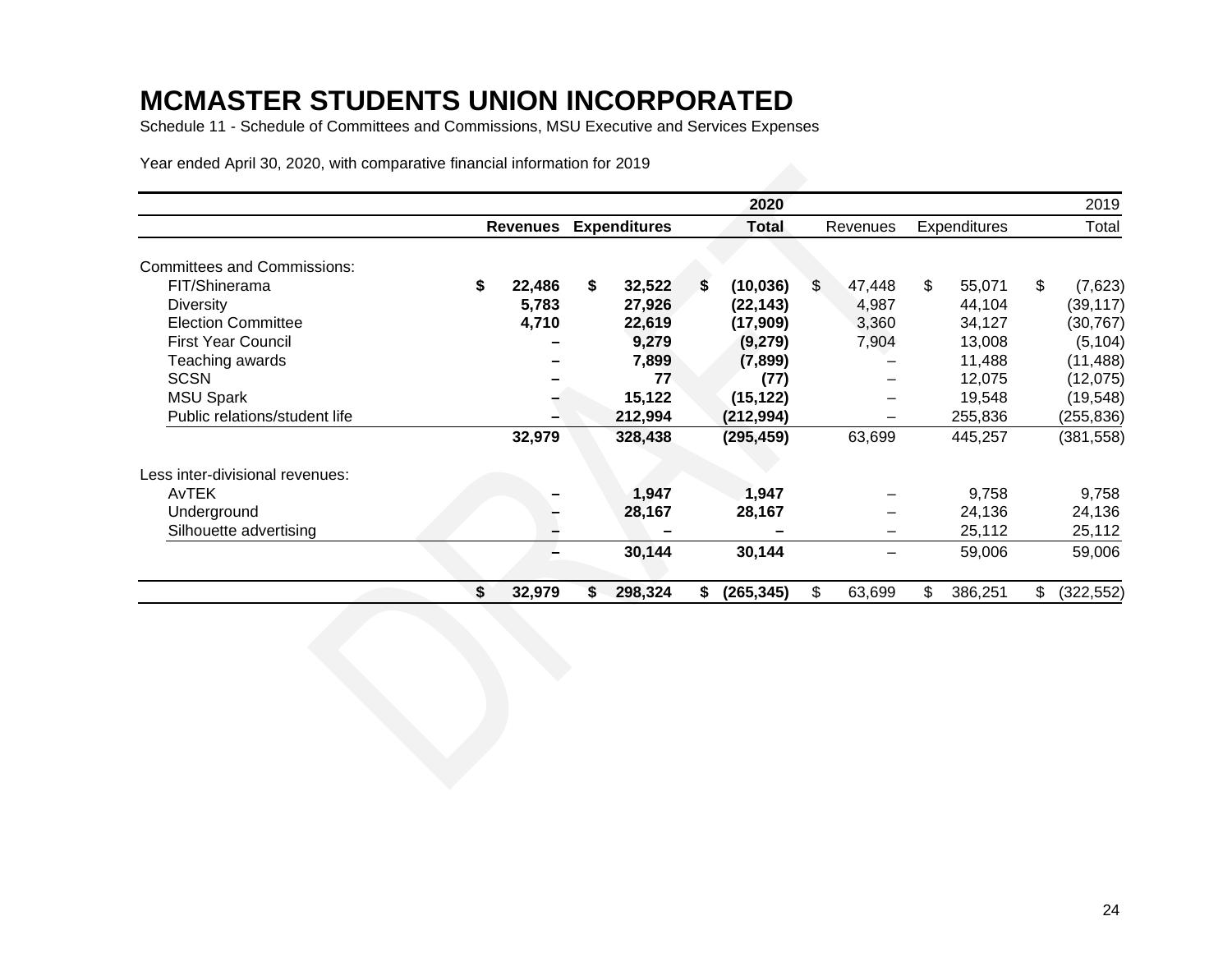Schedule 11 - Schedule of Committees and Commissions, MSU Executive and Services Expenses (continued)

|                                 |                 |                     |    | 2020         |             |               | 2019            |
|---------------------------------|-----------------|---------------------|----|--------------|-------------|---------------|-----------------|
|                                 | <b>Revenues</b> | <b>Expenditures</b> |    | <b>Total</b> | Revenues    | Expenditures  | Total           |
| <b>MSU Executive:</b>           |                 |                     |    |              |             |               |                 |
| Administrative                  | \$              | \$<br>11,789        | S. | (11,789)     | \$          | \$<br>8,069   | \$<br>(8,069)   |
| Donations                       |                 | 4,861               |    | (4,861)      |             | 8,480         | (8,480)         |
| Board training                  |                 | 4,538               |    | (4, 538)     |             | 9,453         | (9, 453)        |
| Meetings                        |                 | 9,136               |    | (9, 136)     |             | 9,915         | (9, 915)        |
| Executive expense               |                 | 9,238               |    | (9, 238)     |             | 10,264        | (10, 264)       |
| Travel & conferences            |                 | 11,543              |    | (11, 543)    |             | 23,229        | (23, 229)       |
| Honoraria and awards            |                 | 17,234              |    | (17, 234)    |             | 26,128        | (26, 128)       |
| Special projects                |                 | 42,086              |    | (42,086)     | 1,667       | 57,704        | (56, 037)       |
| Memberships                     |                 | 54,108              |    | (54, 108)    |             | 74,166        | (74, 166)       |
| Salaries and benefits           |                 | 378,595             |    | (378, 595)   |             | 336,000       | (336,000)       |
|                                 |                 | 543,128             |    | (543, 128)   | 1,667       | 563,408       | (561, 741)      |
| Less inter-divisional revenues: |                 |                     |    |              |             |               |                 |
| Underground                     |                 | 5,194               |    | 5,194        |             | 18,171        | 18,171          |
| AvTEK                           |                 | 11,023              |    | 11,023       | -           | 9,801         | 9,801           |
|                                 |                 | 16,217              |    | 16,217       |             | 27,972        | 27,972          |
|                                 | \$              | 526,911             | S. | (526, 911)   | \$<br>1,667 | \$<br>535,436 | \$<br>(533,769) |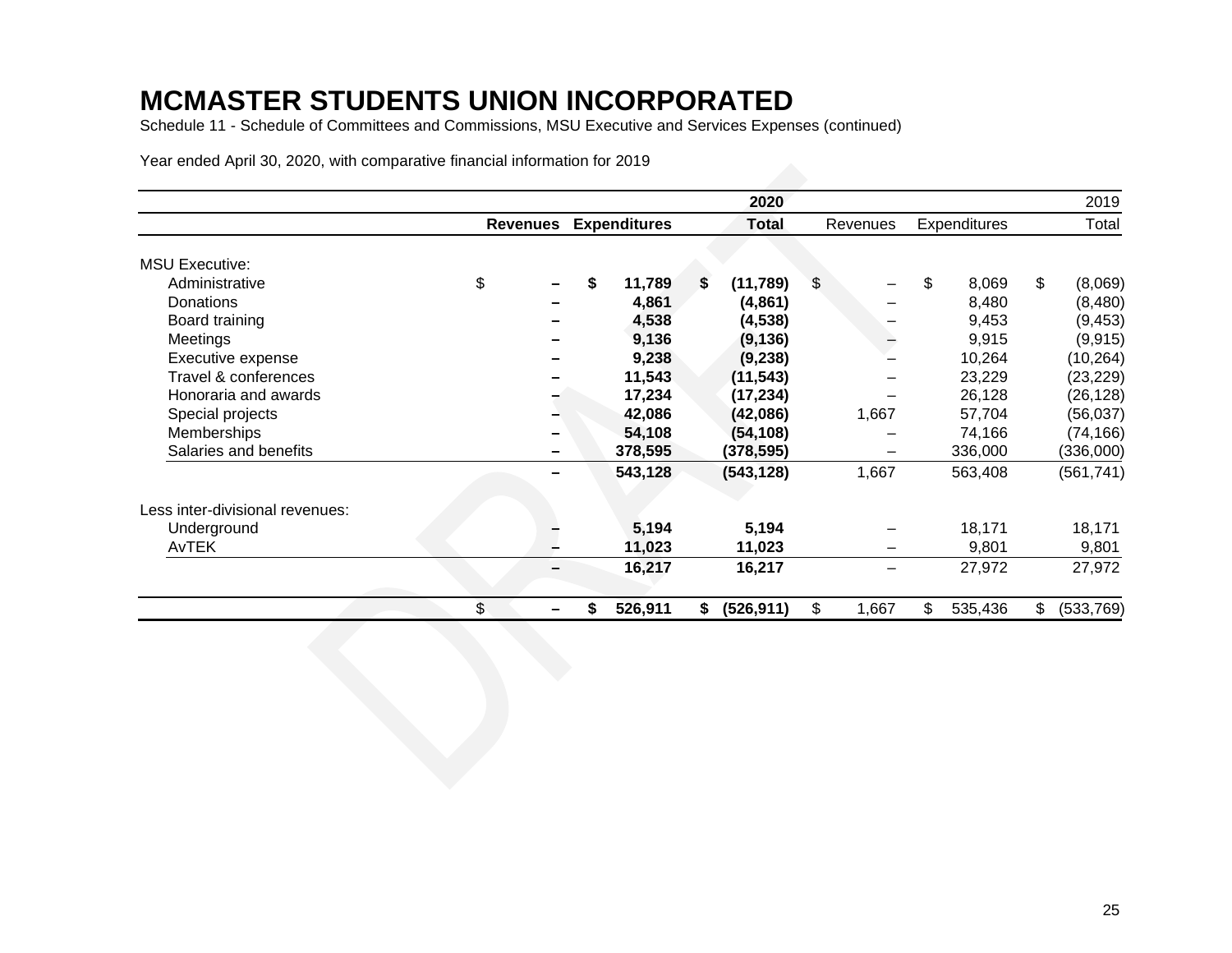Schedule 11 - Schedule of Committees and Commissions, MSU Executive and Services Expenses (continued)

|                                        |    |                 |                     |    | 2020         |               |              | 2019             |
|----------------------------------------|----|-----------------|---------------------|----|--------------|---------------|--------------|------------------|
|                                        |    | <b>Revenues</b> | <b>Expenditures</b> |    | <b>Total</b> | Revenues      | Expenditures | Total            |
| Services expenses:                     |    |                 |                     |    |              |               |              |                  |
| <b>Compass Information Service</b>     | S  | 431,152         | \$<br>493,236       | S  | (62,084)     | \$<br>992,173 | \$1,062,770  | \$<br>(70, 597)  |
| <b>Emergency First Response Team</b>   |    | 78,202          | 104,974             |    | (26, 772)    | 65,338        | 107,745      | (42, 407)        |
| <b>Horizons</b>                        |    | 33,891          | 52,788              |    | (18, 897)    | 41,881        | 58,474       | (16, 593)        |
| <b>CLAY Conference</b>                 |    | 16,415          | 34,549              |    | (18, 134)    | 22,979        | 50,605       | (27, 626)        |
| <b>PAC</b>                             |    | 14,735          | 34,404              |    | (19,669)     | 17,471        | 42,323       | (24, 852)        |
| Clubs administrator                    |    | 9,460           | 151,381             |    | (141, 921)   | 10,252        | 188,351      | (178,099)        |
| MacCycle                               |    | 4,564           | 17,993              |    | (13, 429)    | 8,972         | 20,607       | (11, 635)        |
| Maroons                                |    | 4,110           | 13,383              |    | (9,273)      | 9,683         | 27,476       | (17, 793)        |
| <b>Bread Bin</b>                       |    | 2,569           | 23,583              |    | (21, 014)    | 326           | 29,967       | (29, 641)        |
| Peer Support                           |    |                 |                     |    |              |               | 40           | (40)             |
| <b>SWHAT</b>                           |    |                 | 14,813              |    | (14, 813)    |               | 12,895       | (12, 895)        |
| <b>MACCESS</b>                         |    |                 | 15,328              |    | (15, 328)    |               | 15,365       | (15, 365)        |
| QSCC                                   |    |                 | 12,329              |    | (12, 329)    |               | 19,831       | (19, 831)        |
| <b>Student Health Education Centre</b> |    |                 | 17,900              |    | (17,900)     |               | 21,208       | (21, 208)        |
| Women & Gender Equity                  |    |                 | 16,650              |    | (16, 650)    |               | 24,430       | (24, 430)        |
| Ombuds office                          |    |                 | 62,968              |    | (62, 968)    |               | 63,745       | (63, 745)        |
|                                        |    | 595,098         | 1,066,279           |    | (471, 181)   | 1,169,075     | 1,745,832    | (576, 757)       |
| Less inter-divisional revenues:        |    |                 |                     |    |              |               |              |                  |
| Underground                            |    |                 | 26,746              |    | 26,746       |               | 28,697       | 28,697           |
| AvTEK                                  |    |                 | 513                 |    | 513          |               | 5,065        | 5,065            |
|                                        |    |                 | 27,259              |    | 27,259       |               | 33,762       | 33,762           |
|                                        | \$ | 595,098         | \$1,039,020         | S. | (443, 922)   | \$1,169,075   | \$1,712,070  | \$<br>(542, 995) |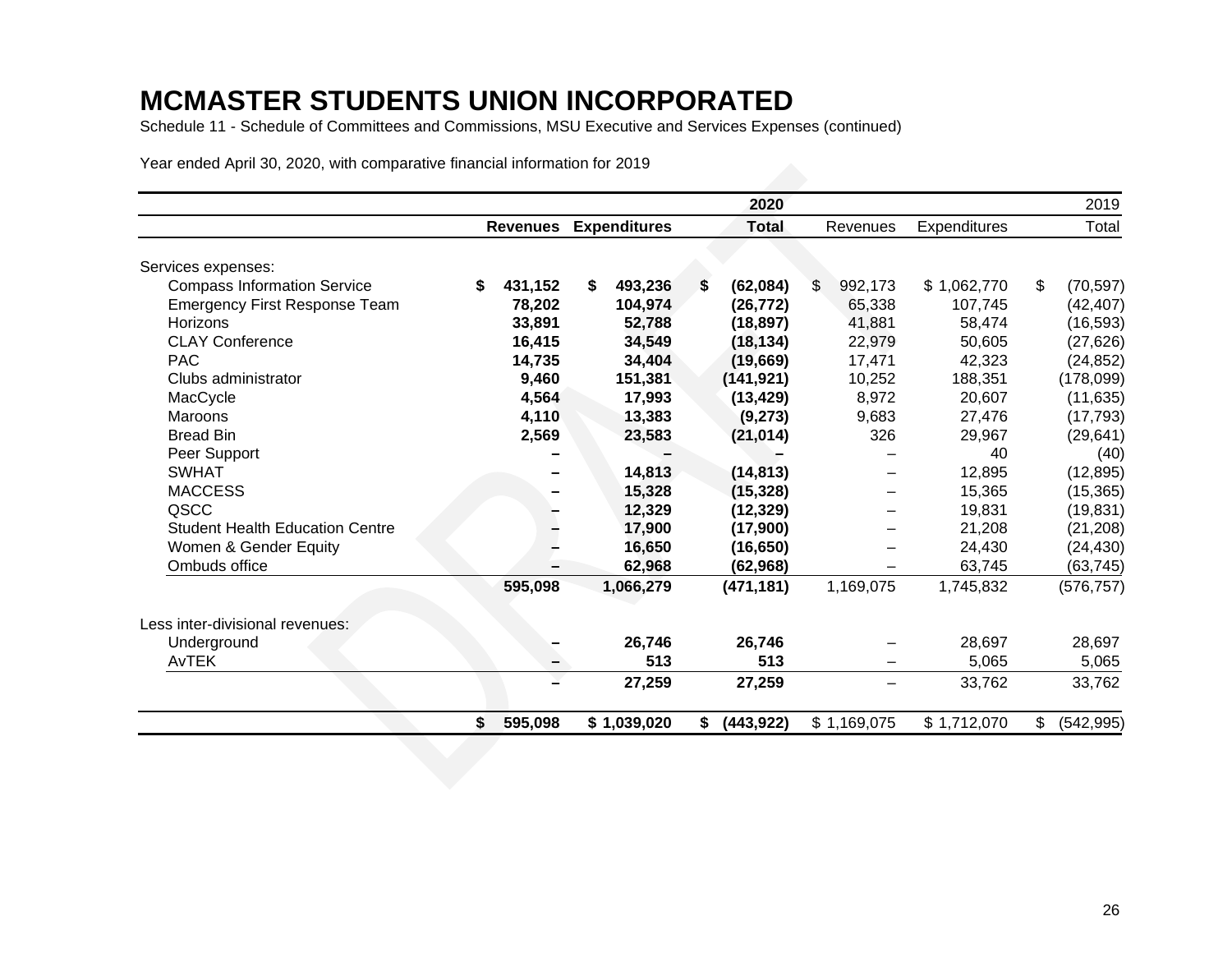Schedule 12 - Schedule of Operations – Athletic Store

|                                            |  | 2020 | 2019   |
|--------------------------------------------|--|------|--------|
| Revenues:<br>Sales, royalties, commissions |  |      | 19.600 |
| Excess of revenues over expenditures       |  |      | 19,600 |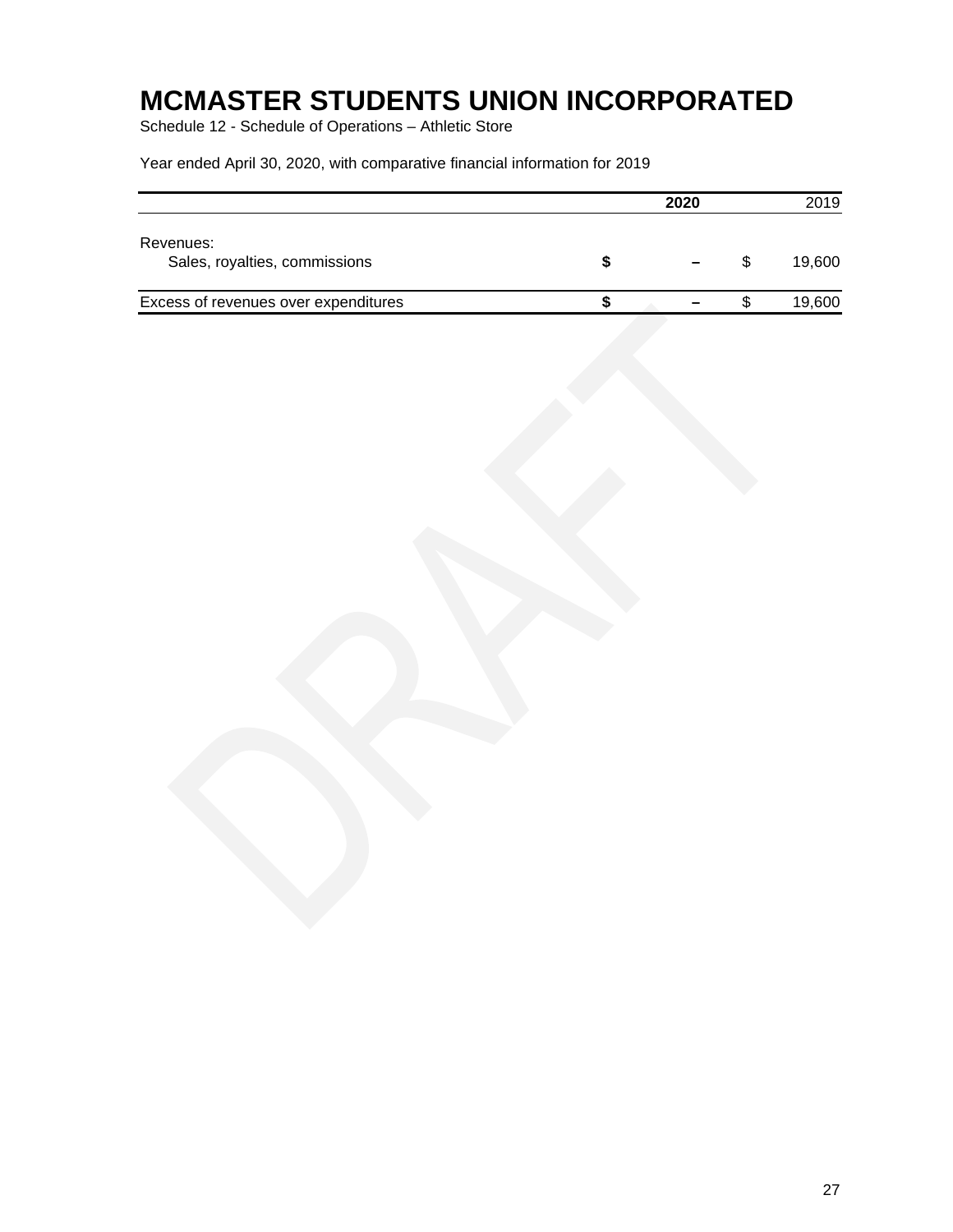Schedule 13 - Schedule of Operations - Student Wellness Centre

|                                               |   | 2020   |   | 2019   |
|-----------------------------------------------|---|--------|---|--------|
| Revenues:<br>Student Wellness - Rental income | S | 31.326 | S | 30.739 |
| Excess of revenues over expenditures          |   | 31.326 |   | 30,739 |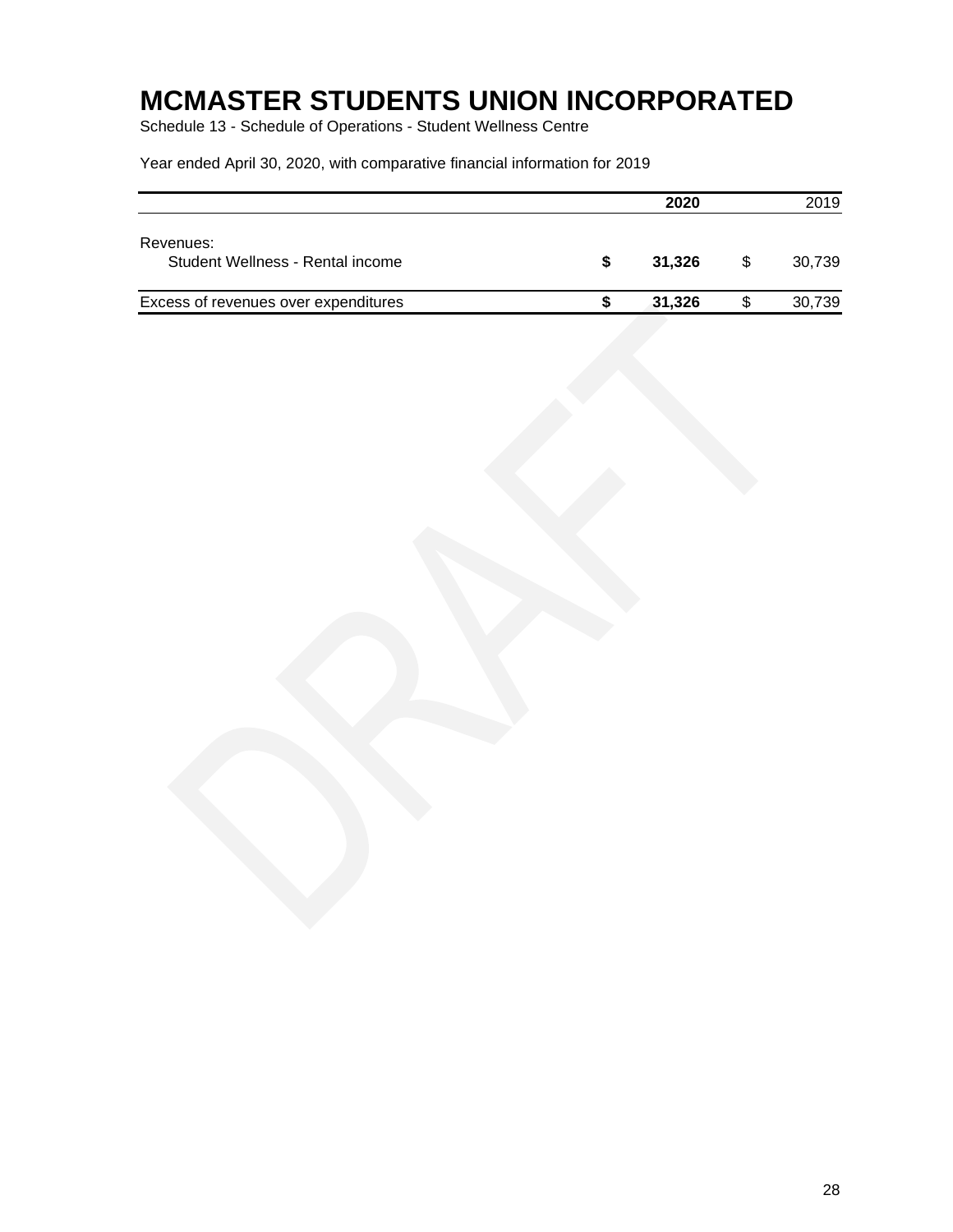Schedule 14 - Schedule of Operations – Student Health Insurance Plan Fund

|                                                           | 2020                         | 2019                      |
|-----------------------------------------------------------|------------------------------|---------------------------|
| Revenues:                                                 |                              |                           |
| Student fees (net of opt-out)<br>Investment income (loss) | \$<br>2,135,363<br>(17, 989) | \$<br>2,158,910<br>36,204 |
|                                                           | 2,117,374                    | 2,195,114                 |
| Expenditures:                                             |                              |                           |
| Insurance premiums                                        | 1,936,074                    | 1,837,244                 |
| Administration charges                                    | 35,000                       | 35,000                    |
| Advertising                                               | 2,821                        | 1,119                     |
|                                                           | 1,973,895                    | 1,873,363                 |
| Excess of revenues over expenditures                      |                              |                           |
| before inter-divisional revenues                          | 143,479                      | 321,751                   |
| Inter-divisional revenues:                                |                              |                           |
| Underground                                               | 2,632                        | 304                       |
| Excess of revenues over expenditures                      | \$<br>146,111                | \$<br>322,055             |